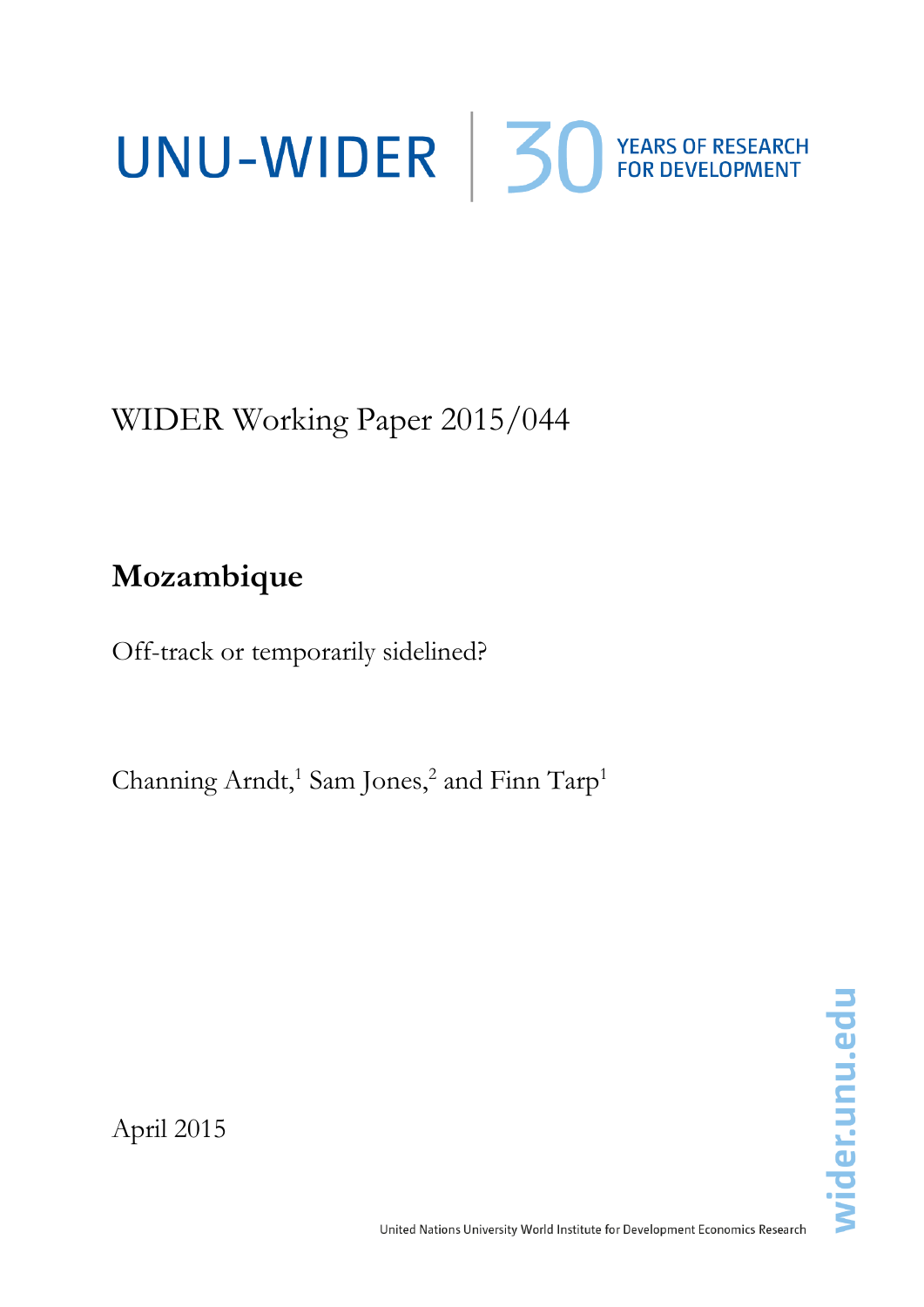**Abstract:** Since 1994, a great deal has been accomplished. We argue that poverty reduction was temporarily sidelined in the 2000s. A series of shocks, especially the fuel and food price crisis of 2008, combined with poor productivity growth in agriculture and a weather shock, undermined progress in measured consumption poverty. We expect progress in poverty reduction to resume. These shocks also exposed persistent weaknesses in development strategies and programmes. Nevertheless, Mozambique has the potential to achieve rapid and broad-based economic and social progress. With key reforms and success in maintaining peace and stability, it will.

**Keywords:** Mozambique, consumption poverty, growth, inequality, non-monetary measures of well-being

**JEL classification**: D63, I32, O47, O55

1UNU-WIDER; 2University of Copenhagen; corresponding author: channing@wider.unu.edu

This study has been prepared within the UNU-WIDER project ['Reconciling Africa's Growth, Poverty and Inequality Trends:](http://www.wider.unu.edu/research/current-programme/en_GB/GAPP/)  [Growth and Poverty Project \(GAPP\)',](http://www.wider.unu.edu/research/current-programme/en_GB/GAPP/) directed by Finn Tarp.

Copyright © UNU-WIDER 2015

ISSN 1798-7237 ISBN 978-92-9230-929-9

Typescript prepared by Judy Hartley for UNU-WIDER.

UNU-WIDER gratefully acknowledges the financial contributions to the research programme from the governments of Denmark, Finland, Sweden, and the United Kingdom.

The World Institute for Development Economics Research (WIDER) was established by the United Nations University (UNU) as its first research and training centre and started work in Helsinki, Finland in 1985. The Institute undertakes applied research and policy analysis on structural changes affecting the developing and transitional economies, provides a forum for the advocacy of policies leading to robust, equitable and environmentally sustainable growth, and promotes capacity strengthening and training in the field of economic and social policy-making. Work is carried out by staff researchers and visiting scholars in Helsinki and through networks of collaborating scholars and institutions around the world.

UNU-WIDER, Katajanokanlaituri 6 B, 00160 Helsinki, Finland, wider.unu.edu

The views expressed in this publication are those of the author(s). Publication does not imply endorsement by the Institute or the United Nations University, nor by the programme/project sponsors, of any of the views expressed.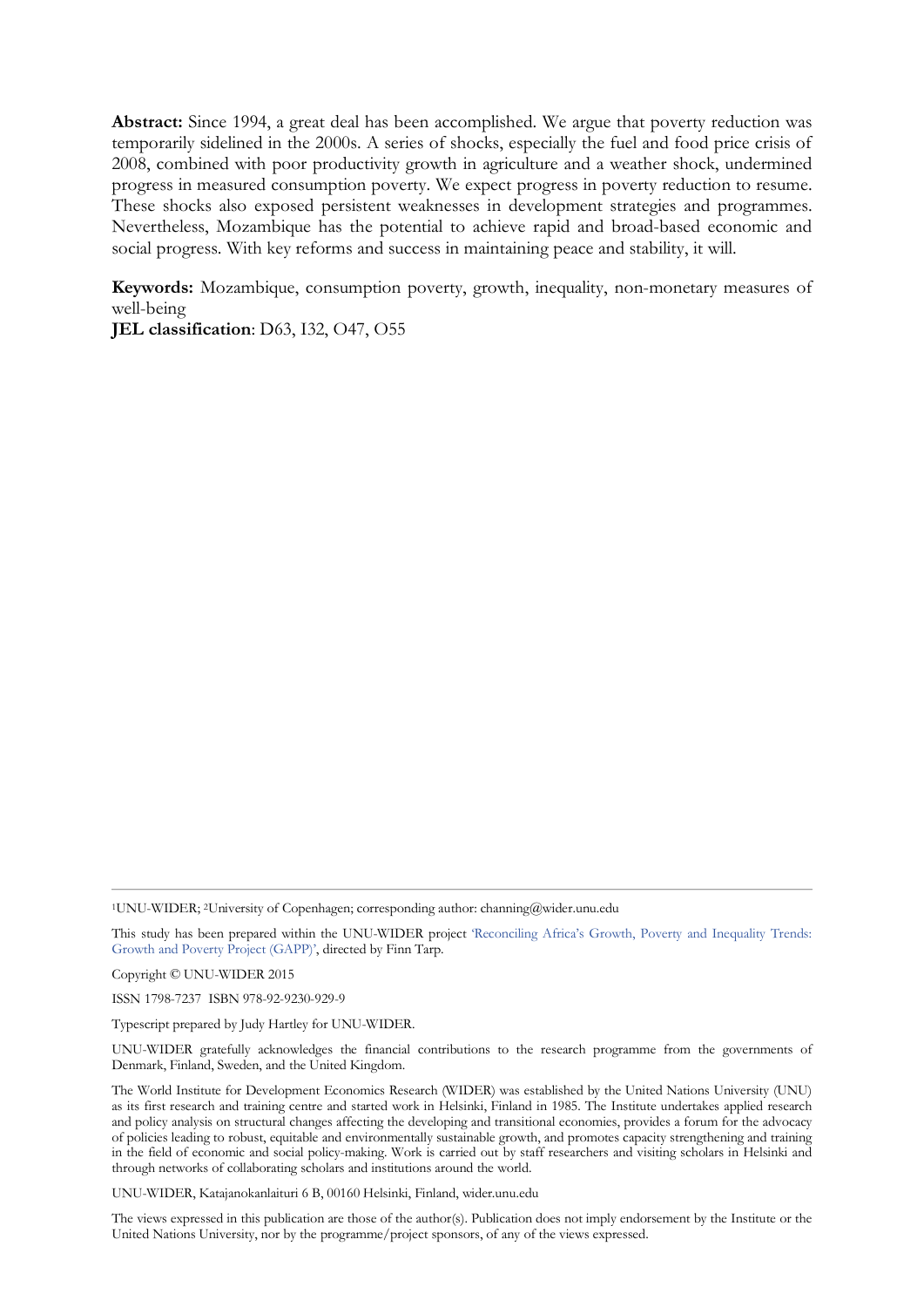# **1 Introduction**

The past four decades in Mozambique have been tumultuous by almost any standard. Unlike many African countries that gained independence during the 1960s, the struggle in Mozambique for political independence from the colonial Portuguese power lasted until 1974. The decade prior to independence was marked by increasing violence coexisting with a policy of settlement on the part of the Portuguese. Independence occurred following the Carnation Revolution in Portugal and the subsequent decision to withdraw support to the colonies. Once in power in Mozambique, the ruling Frelimo party initiated a Marxist economic and social regime. Simultaneously, a mass exodus of nearly all of the approximately 200,000 Portuguese settlers removed the vast bulk of skilled people. While macroeconomic collapse was avoided during the second half of the 1970s, the limitations of the collectivist economic strategy became increasingly evident. Before alternative policies could be put in place, armed struggle broke out with the National Resistance Movement of Mozambique (RENAMO) in the early 1980s, strongly abetted by the racist regimes in Rhodesia (now Zimbabwe) and South Africa.

The war that ensued was brutal and lasted for a decade. During the 1980s, more than one million people were killed and about five million displaced. The stresses of war, including the difficulties in enacting economic reforms under a wartime footing, led inexorably to economic collapse, in spite of the signing of the Nkomati Accord with South Africa in 1984. In 1986, Mozambique formally embarked on an Economic Rehabilitation Program controlled by the Bretton Woods institutions. However, without peace, few reforms were actually possible. Coincident with the release of Nelson Mandela from prison in 1990, peace talks began in earnest and culminated with the signing of a peace agreement in 1992. This was followed by general elections in 1994, when the Frelimo party took firm control, and by the fairly rapid implementation of an essentially standard structural adjustment programme.

In the more than two decades that have passed since democratic elections ushered in a new era in Mozambique, a great deal has been accomplished with nearly all development indicators registering improvements—often substantial—relative to the miserable levels posted in the mid-1990s. Headline economic growth has been among the most rapid in the world; enormous efforts have been made in improving access to education with complete primary education now in sight; and infant mortality rates have declined dramatically from about 175 deaths per 1,000 live births in 1975 to about 70 deaths per 1,000 live births in 2011. Moreover, the inherent potential for Mozambique to continue to register rapid economic and social progress is large. Recent major natural resource finds expand the possibilities set.

In this paper, we assess whether Mozambique is on- or off-track. Section 2 focuses on the record from the mid-1990s to about 2009. This period saw three major efforts to take stock of living conditions and to relate those to trends in the macro economy. Section 3 synthesizes the available information and notes that a reasonably coherent picture emerges from the record presented in Section 2. Unfortunately, perspectives from 2009 to the present are less clear due in particular to a lack of comprehensive data on how the fruits of continued rapid economic growth are being distributed. Nevertheless, the final Section 4 considers recent economic and social trends drawing from the available information base and provides some perspectives looking forward.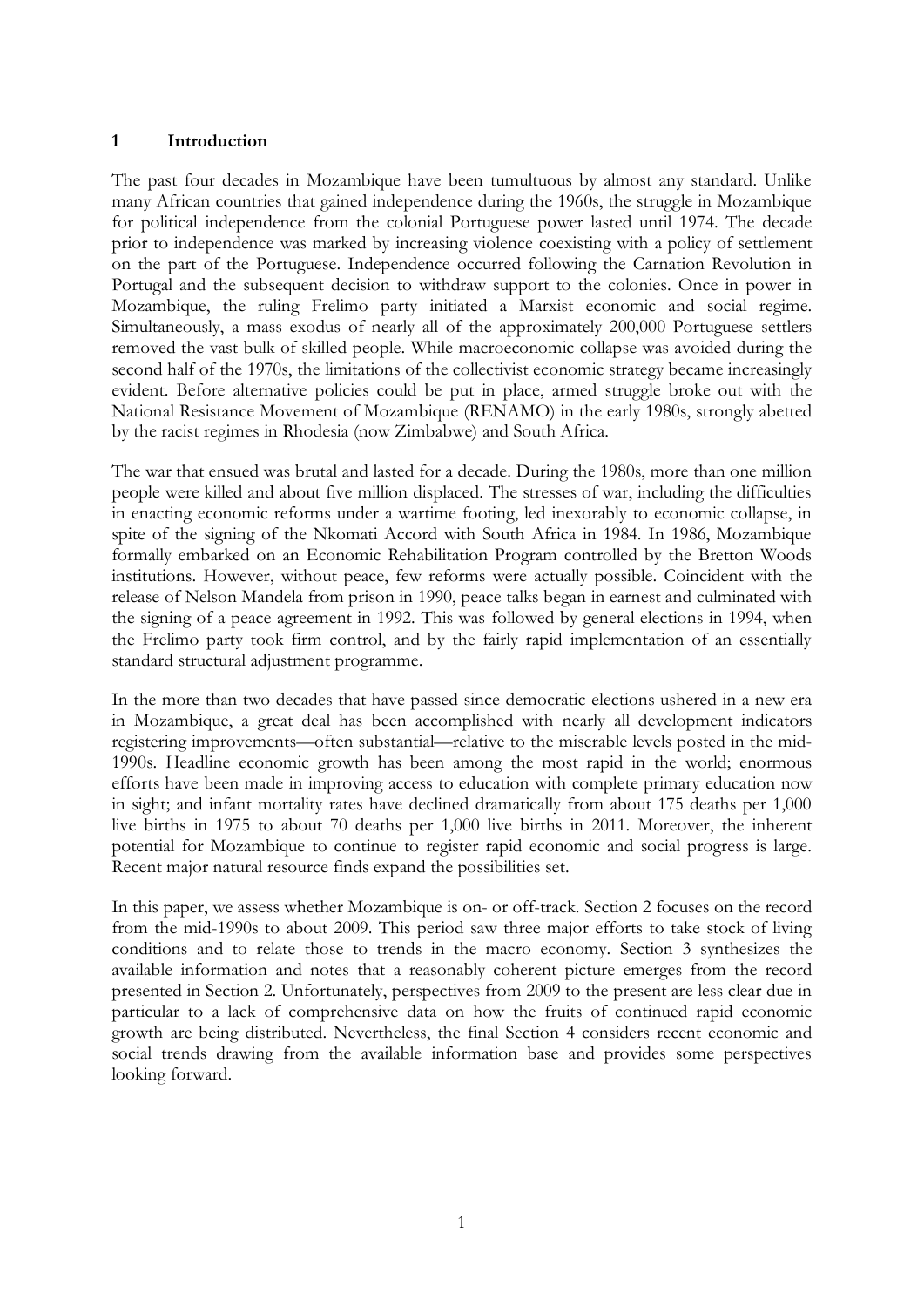# **2 The record from the mid-1990s to 2009**

# **2.1 Growth and monetary measures of poverty**

As noted in the Introduction, economic growth has been rapid at approximately 7 per cent per annum since 1994. At this rate, the volume of goods and services produced domestically at the end of 2014 would be about four times greater than the (low) levels achieved in 1994. This expansion is spread across a larger population. The 1997 and 2007 censuses estimated the population at about 16.9 and 21.8 million respectively, implying a population growth rate of about 2.5 per cent per annum. In addition, a share of the GDP growth has been concentrated in highly capital-intensive activities (such as aluminium production and gas extraction) with substantial foreign ownership and very light tax burdens. These activities influenced the headline macroeconomic statistics during the 1996/2009 years, but had very limited implications for the living standards of the population. If we accept that about one percentage point of growth has been related directly to these island sectors, we end up with a rough estimate of per capita growth in GNP of around 3.5 per cent per annum. This implies, in turn, a rough doubling of goods and services produced whose incomes accrue to Mozambican nationals over the 20-year period from 1994 to 2014.

With increased production, one would expect increased consumption, and this is indeed observed. Data on consumption patterns, growth, and distribution are derived principally from household budget surveys. Three major surveys have been undertaken: 1996/97, 2002/03, and 2008/09. A fourth survey, 2014/15, is currently in the field (Ministry of Planning and Finance/DNPO 1998; 2004; Ministry of Planning and Development/DNEAP 2010). These surveys are *employed* for a vast array of purposes including rebasing national accounts and estimation of inequality. However, they are *designed* principally for the estimation of absolute poverty rates. Table 1 presents the official headcount results for consumption poverty at the national level and for rural and urban zones.

|          |         |            |         |         | Difference (% points) |  |
|----------|---------|------------|---------|---------|-----------------------|--|
|          |         | Levels (%) |         |         | 2002/03 to            |  |
|          | 1996/97 | 2002/03    | 2008/09 | 2002/03 | 2008/09               |  |
| National | 69.4    | 54.1       | 54.7    | $-15.3$ | 0.6                   |  |
| Urban    | 62.0    | 51.5       | 49.6    | $-10.5$ | $-1.9$                |  |
| Rural    | 71.3    | 55.3       | 56.9    | -16     | 1.6                   |  |

Table 1: Official consumption poverty headcounts

Source: Ministry of Planning and Finance/DNPO (1998, 2004); Ministry of Planning and Development/DNEAP (2010).

The story from 1996/97 to 2002/03 is reasonably straightforward. Economic growth was accompanied by a substantial reduction in consumption poverty. About 15 per cent of the population passed from poor to non-poor status. Gains occurred in both rural and urban zones and the gains in rural zones were somewhat more pronounced. Consistent with the poverty, growth, and inequality triangle of Bourguignon (2004), measured inequality remained roughly constant.

Furthermore, as documented in the second national poverty assessment (Ministry of Planning and Finance/DNPO 2004), this reasonably well-distributed GDP and consumption growth occurred in tandem with improvements across a large array of measures including real agricultural incomes, estimated production levels, anthropometrics, child mortality rates and a variety of social indicators. These improvements are all relative to the very low levels observed in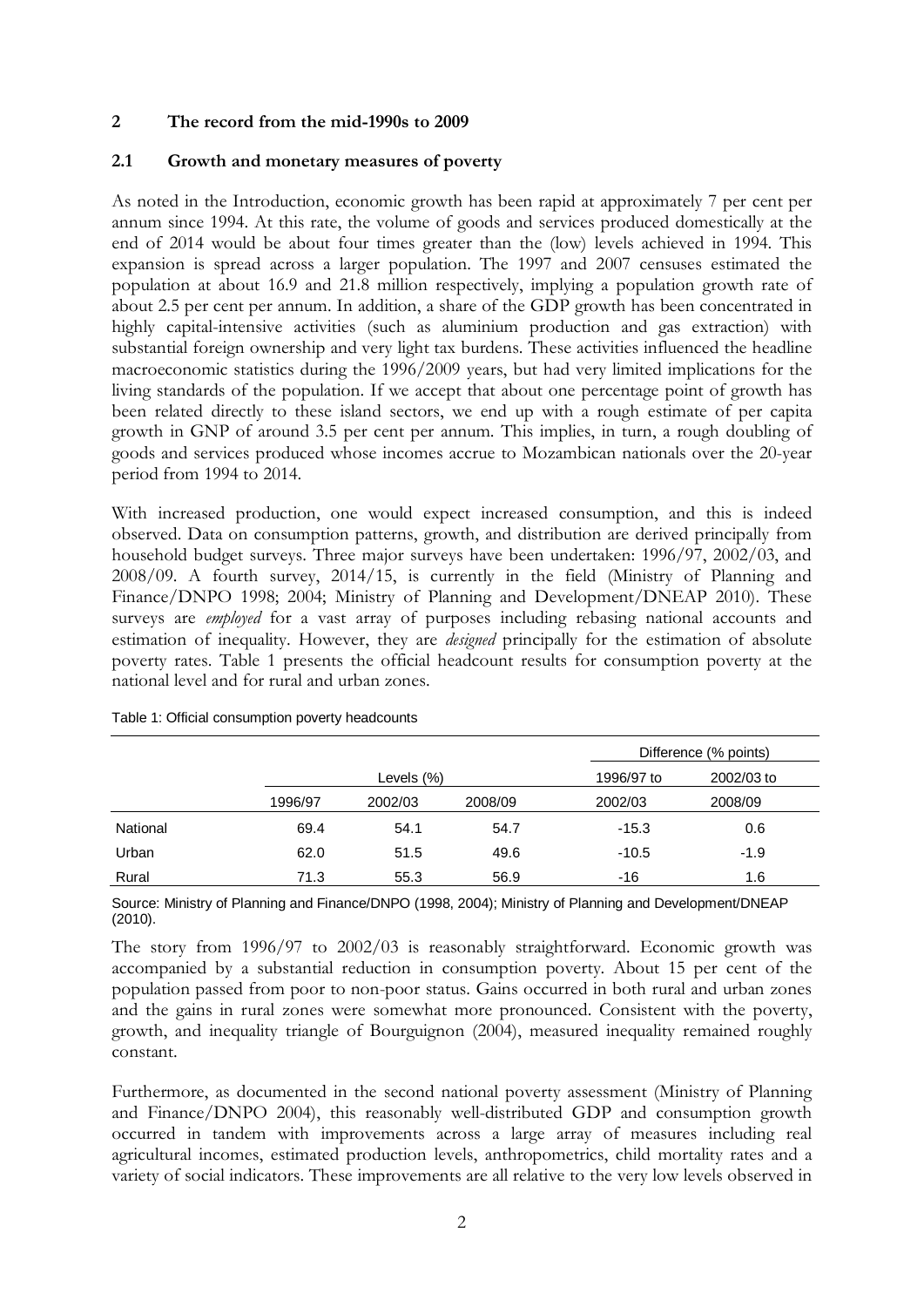the mid-1990s. Hence, the progress realized reflects some combination of a development process coming into place and a natural snapback from the deeply depressed conditions prevailing in the immediate post-war period.

The next period, from 2002/03 to 2008/09, presents a different story. Even though published GDP growth rates continue at roughly similar rates, no progress was realized in reducing absolute consumption poverty rates. With increasing population, this implies a growing number of absolutely poor people. Stagnation occurred in both urban and rural zones though the point estimate declines in the urban zone and increases in the rural. None of these changes are statistically significant. Furthermore, inequality, measured in exactly the same way as in 1996/97 and 2002/03, again remained essentially constant. Hence, at face value, the growth, poverty, and inequality triangle presents a conundrum. More is being produced and the measured distribution of consumption remains constant; yet the poverty rate is not declining.<sup>1</sup>

Section 3 is dedicated principally to analysing this conundrum. Before considering this, we present non-monetary measures of welfare with a focus on the 2002/03 to 2008/09 period where outcomes appear to be less straightforward.

# **2.2 Non-monetary poverty measures**

# *Assets*

-

The quality of a household's shelter or housing is a widely accepted indicator of material wealth. Housing often represents the single largest category (by value) of investments in durable assets made by individuals over the course of their lifetime. Households will often need to save or access credit facilities in order to make housing investments, meaning that such investments typically reflect a temporal dimension of material well-being. Thus, they are a reasonable proxy for longer-run income (typical/average individual income). Crude differences in housing quality are also relatively easily observed, making them less prone to measurement error.

Table 2 reports changes over time in four measures of housing quality. Each measure is represented as a dummy variable, which takes the value of one if a household's home has the characteristic indicated and zero otherwise. Accordingly, the average of such a dummy variable for a population sub-group gives the share of households in that group with that characteristic. The results show that, on average, all characteristics of housing improved from 2002/03 to 2008/09. The share of families that have roofs made of a durable material (concrete, zinc, or fibrous cement) increased by 4.4 percentage points, and the share using electricity, a generator or solar energy for lighting almost doubled from 6.9 per cent to 13.3 per cent of households.

<sup>&</sup>lt;sup>1</sup> Poverty gap measures stagnate as well, indicating that the mean distance to the poverty line for those living below it has also remained roughly constant.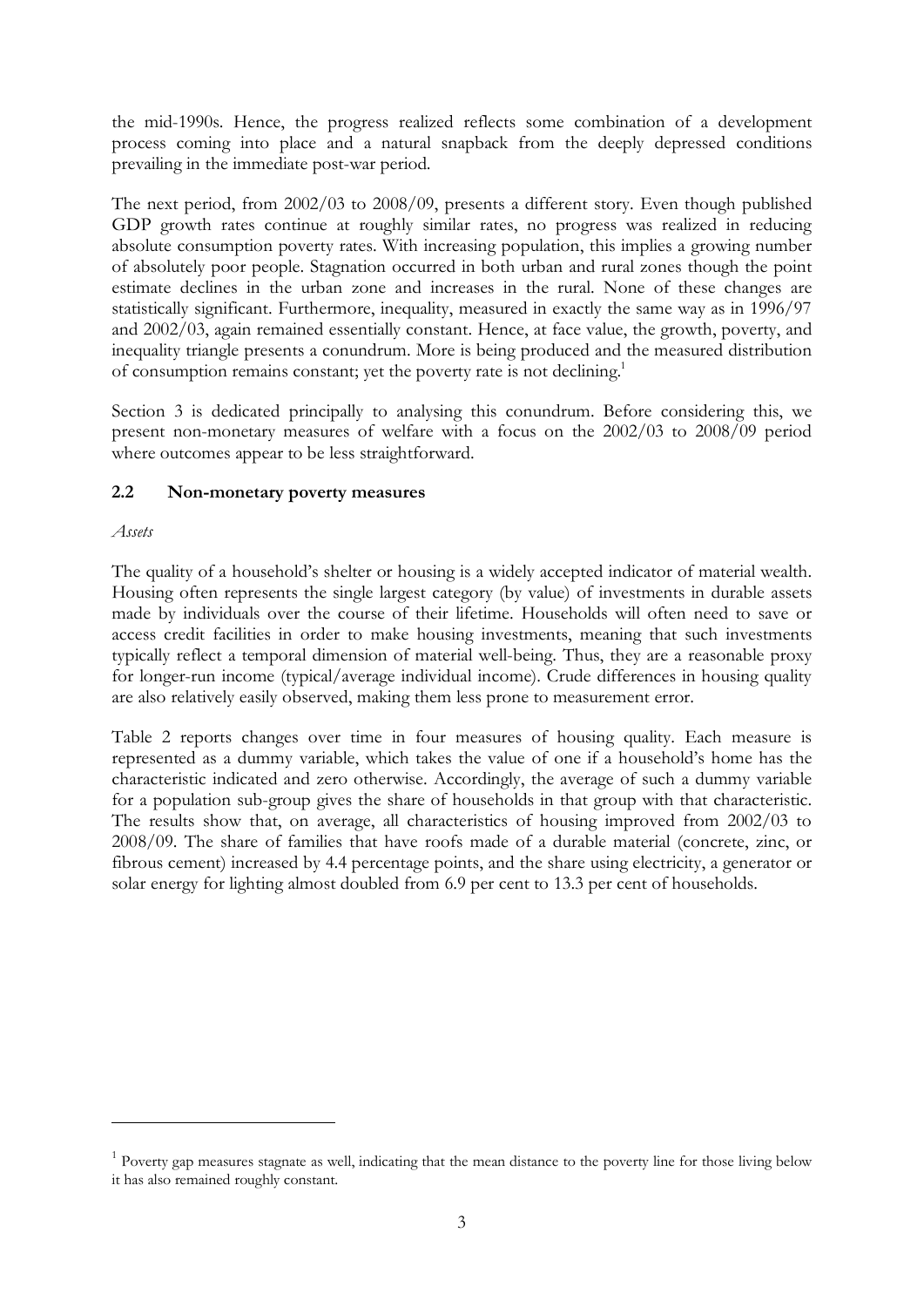Table 2: Indicators of housing quality 2002/03 and 2008/09, (% households)

|          | Durable roofing   |                   |                   | Durable walls     |                   | Electric lighting |       | Toilet/latrine    |  |
|----------|-------------------|-------------------|-------------------|-------------------|-------------------|-------------------|-------|-------------------|--|
|          | IAF <sub>02</sub> | IOF <sub>08</sub> | IAF <sub>02</sub> | IOF <sub>08</sub> | IAF <sub>02</sub> | IOF <sub>08</sub> | IAF02 | IOF <sub>08</sub> |  |
| National | 25.8              | 30.2              | 14.2              | 17.9              | 6.9               | 13.3              | 11.2  | 16.0              |  |
| Urban    | 57.8              | 65.6              | 36.9              | 43.2              | 21.7              | 41.8              | 32.5  | 41.6              |  |
| Rural    | 12.2              | 15.6              | 4.5               | 7.5               | 0.6               | 1.6               | 2.1   | 5.5               |  |

Note: IAF02 = 2002/03 Budget Survey; IOF08 = 2008/09 Budget Survey.

Source: Ministry of Planning and Development/DNEAP (2010) using data from the 2002/03 and 2008/09 budget surveys.

It bears emphasizing that, while the trends in housing are positive, the levels remain low. Nationally, 65 per cent of the population in 2008/09 reported living in housing with none of the four improvements in focus in Table 2 (down from 71 per cent in 2002/03).

It is also useful to look at patterns of ownership of durable consumer goods. These typically represent lumpy investments that require a minimum level of income to purchase and sustain (for example, batteries to play a radio). Again, measures of this kind incorporate a temporal dimension to material well-being that may not be fully reflected in the consumption poverty measures.

Table 3 summarizes trends in ownership for eight different goods, differentiated by urban and rural areas. Figure 1 then plots the average number of these goods owned by each household (ranging from zero to eight), which represents a simple composite non-monetary poverty indicator. Whichever way one looks, the trends are unambiguously positive. Perhaps the only exception is ownership of radios in urban areas; however, this is offset by the large increase in ownership of TVs and phones (driven by cell phones), which suggests some substitution between these goods.

Four more specific points can be made. First, as with housing, while the trends are positive, the levels are low, particularly in rural areas. Rural households owned, on average, about 1.36 goods in 2008/09. Not surprisingly, the use value of durable goods represents a small share of total consumption with a median value of about 1.2 per cent in rural areas and 3.1 per cent in urban areas in 2008/09. The small number of durables available, particularly to rural households, and their relatively small value illustrates the limits of consumer durable ownership as a reliable indicator of welfare as well as the limits of asset sales as a means to smooth consumption.

Second, as expected, one finds much greater levels of asset ownership in urban compared to rural areas (excluding bicycles). Third, the change in the share of households owning consumer durables has been moderately larger in urban areas for many goods, contributing to a growing rural-urban divide in asset ownership, at least in absolute terms. The average number of goods owned by rural households increased from 0.98 to 1.36 (or by 0.38) goods over the 2002/03 to 2008/09 period; in urban areas the increase was from 1.88 to 2.54 (or by 0.66) goods.<sup>2</sup>

Finally, we see from Figure 1 that the increase in ownership of consumer durables has been stronger in the south, particularly in comparison to rural parts of the central region of the country.

-

 $2$  In terms of rate of growth, the rural rate is slightly faster than the urban rate.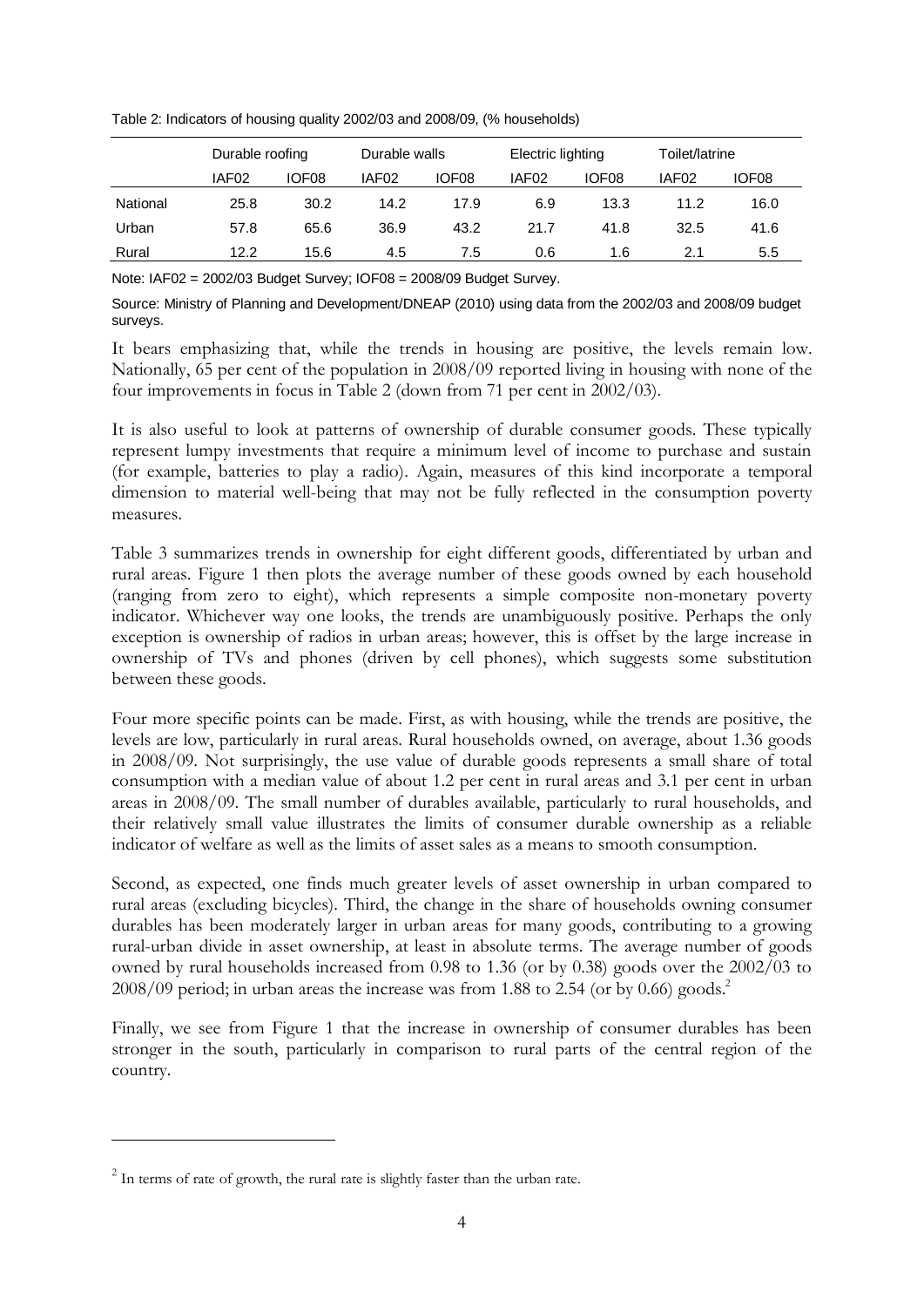| Table 3: Ownership of consumer durables 2002/03 and 2008/09, (% households) |  |  |  |  |
|-----------------------------------------------------------------------------|--|--|--|--|
|-----------------------------------------------------------------------------|--|--|--|--|

|                |         | Urban  | Rural | National |
|----------------|---------|--------|-------|----------|
|                | 2002/03 | 19.4   | 31.8  | 28.1     |
| <b>Bicycle</b> | 2008/09 | 24.1   | 43.8  | 38.1     |
|                | change  | 4.7    | 12.0  | 10.0     |
|                | 2002/03 | 4.3    | 0.4   | 1.6      |
| Car            | 2008/09 | 5.0    | 0.6   | 1.8      |
|                | change  | 0.7    | 0.2   | 0.3      |
|                | 2002/03 | 2.3    | 0.7   | 1.2      |
| Motorbike      | 2008/09 | 5.2    | 2.9   | 3.6      |
|                | change  | 2.9    | 2.2   | 2.4      |
|                | 2002/03 | 54.9   | 41.5  | 45.5     |
| Radio          | 2008/09 | 47.7   | 44.9  | 45.8     |
|                | change  | $-7.1$ | 3.5   | 0.3      |
|                | 2002/03 | 19.5   | 0.7   | 6.3      |
| <b>TV</b>      | 2008/09 | 35.9   | 2.8   | 12.4     |
|                | change  | 16.4   | 2.1   | 6.1      |
|                | 2002/03 | 13.1   | 0.5   | 4.3      |
| Telephone      | 2008/09 | 53.7   | 11.4  | 23.7     |
|                | change  | 40.7   | 10.8  | 19.4     |
|                | 2002/03 | 62.1   | 22.3  | 34.2     |
| Bed            | 2008/09 | 64.1   | 28.8  | 39.0     |
|                | change  | 2.0    | 6.5   | 4.9      |
|                | 2002/03 | 12.2   | 0.3   | 3.9      |
| Fridge         | 2008/09 | 18.4   | 0.6   | 5.8      |
|                | change  | 6.2    | 0.3   | 1.9      |
| Average        | change  | 8.3    | 4.7   | 5.7      |
|                |         |        |       |          |

Source: Ministry of Planning and Development/DNEAP (2010) using data from the 2002/03 and 2008/09 budget surveys.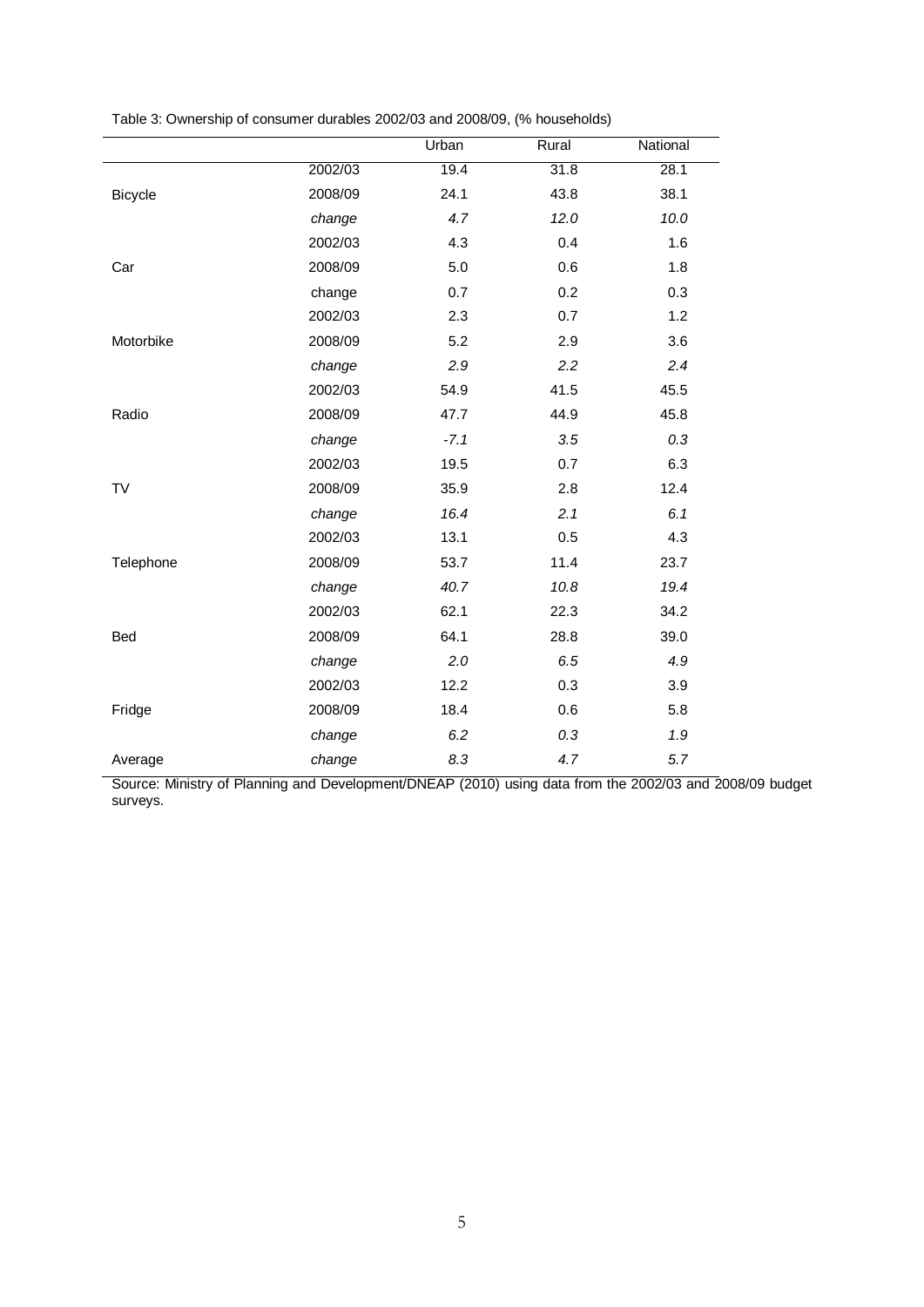

Figure 1: Average number of consumer goods (out of a maximum of eight) owned by households 2002/03 and 2008/09, by regions and rural/urban

Notes: Included goods are those listed in Table 3.

Source: Ministry of Planning and Development/DNEAP (2010) using data from the 2002/03 and 2008/09 budget surveys.

#### *Access to education*

-

As indicated in the Introduction, Mozambique has achieved significant gains in increasing citizens' access to basic public services, especially education. Trends in this domain can be assessed using the net enrolment rate (NER). This is defined as the share of all children of official school age<sup>3</sup> who are enrolled in a school whose official age range corresponds to the child's age. The NER gives the share of children of a given official school age enrolled at their 'expected' level.

The NER for primary schooling is shown in panel (a) of Figure 2, distinguished by regions and urban/rural. The NER for secondary schooling is given in panel (b). The two panels show unambiguous increases for both ratios across virtually every region. At the national level, in 2008/09 we find that 76.5 per cent of all children aged 6-13 attended primary school, up from 66.8 per cent in 2002/03. Similarly, the secondary school NER more than doubled (from a relatively low base) to 22.0 per cent from 8.2 per cent. National level results mask even larger gains in specific areas. Access to primary schooling increased most where it was lowest, thereby reducing regional educational inequality. In the rural north the primary NER rose to 67.5 per cent compared to 52.2 per cent in 2002/03. Also, increases in the secondary NER were spectacular in rural areas; previously net enrolment rates were below 1 per cent in the rural north and centre and below 4 per cent in the south in 2002/93. In 2008/09 they stood at 6.4 per cent and 17.2 per cent, respectively. The conclusion is that expansion of the school network and access to education has been impressive.

<sup>&</sup>lt;sup>3</sup> Primary school ages are 6-13 years; secondary school ages are 14-18 years.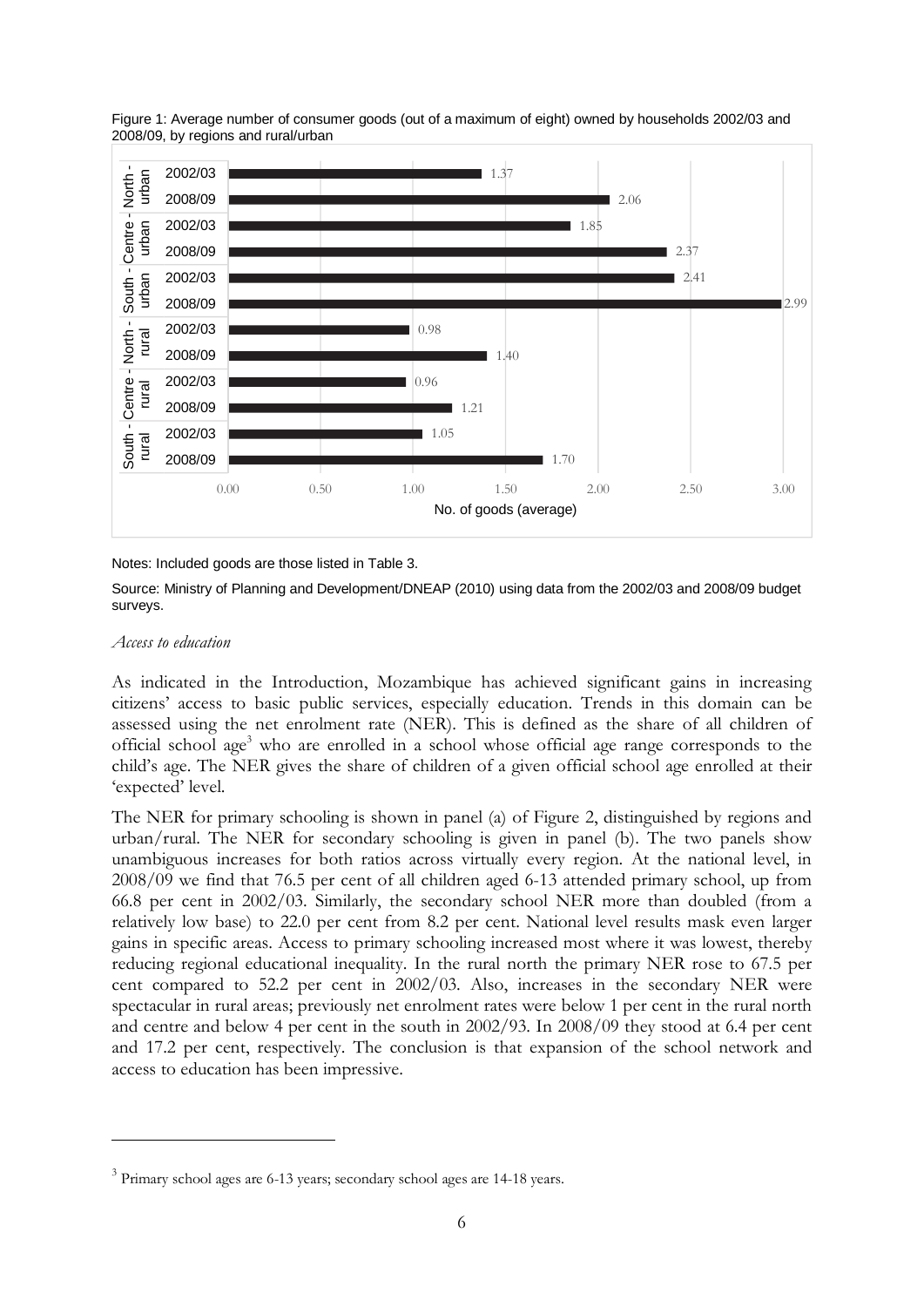

Figure 2: Net enrolment rates (NER), primary and secondary schooling by region 2002/03 and 2008/09

Notes: NER is defined as the share of all children of official school age (primary: 6-13 years; secondary: 14-18 years) who are enrolled in a school whose official age range corresponds to the child's age; secondary school includes technical schools.

Source: Ministry of Planning and Development/DNEAP (2010) using data from the 2002/03 and 2008/09 budget surveys.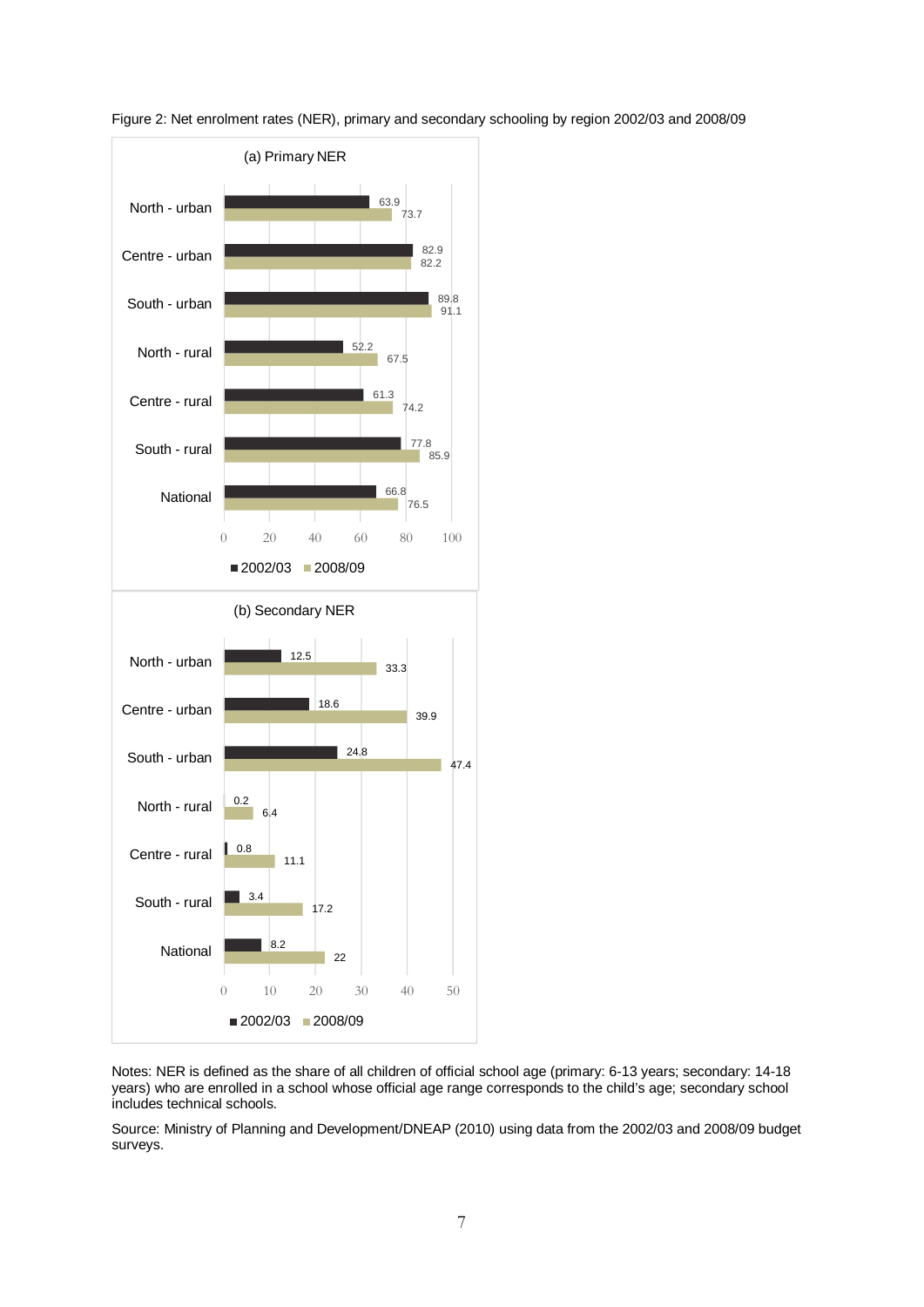#### *Access to health services and clean water*

Here, we consider indicators of public health. Two indicators are employed here: (a) walking distance to the nearest primary health facility, measured in time taken; and (b) access to a safe water source, defined as potable water of some form. Figures 3 and 4 provide summary results for these two measures, respectively.

With respect to distance to the nearest primary health facility, the most important finding is a large improvement in rural areas. In 2008/09 in the rural north, 69.7 per cent of households could access such a facility within a 45-minute walk compared to only 31.5 per cent in 2002/03. Access in the rural centre and south also improved, though not quite so quickly. Interestingly, access in urban areas to primary health facilities appears to have worsened, as a slightly smaller share of households report they were able to reach a facility on foot within 45 minutes. This may be due to a number of factors such as urbanization, with higher population growth in the periphery of cities where access to public facilities is lower; and a greater reliance on hospitals and other medical facilities in urban areas, reducing demand for basic primary facilities.



Figure 3: Share of households with less than 45 minutes' walk to nearest primary health facility, 2002/03 and 2008/09

Sources: Ministry of Planning and Development/DNEAP using the 2008/09 and 2002/03 budget surveys.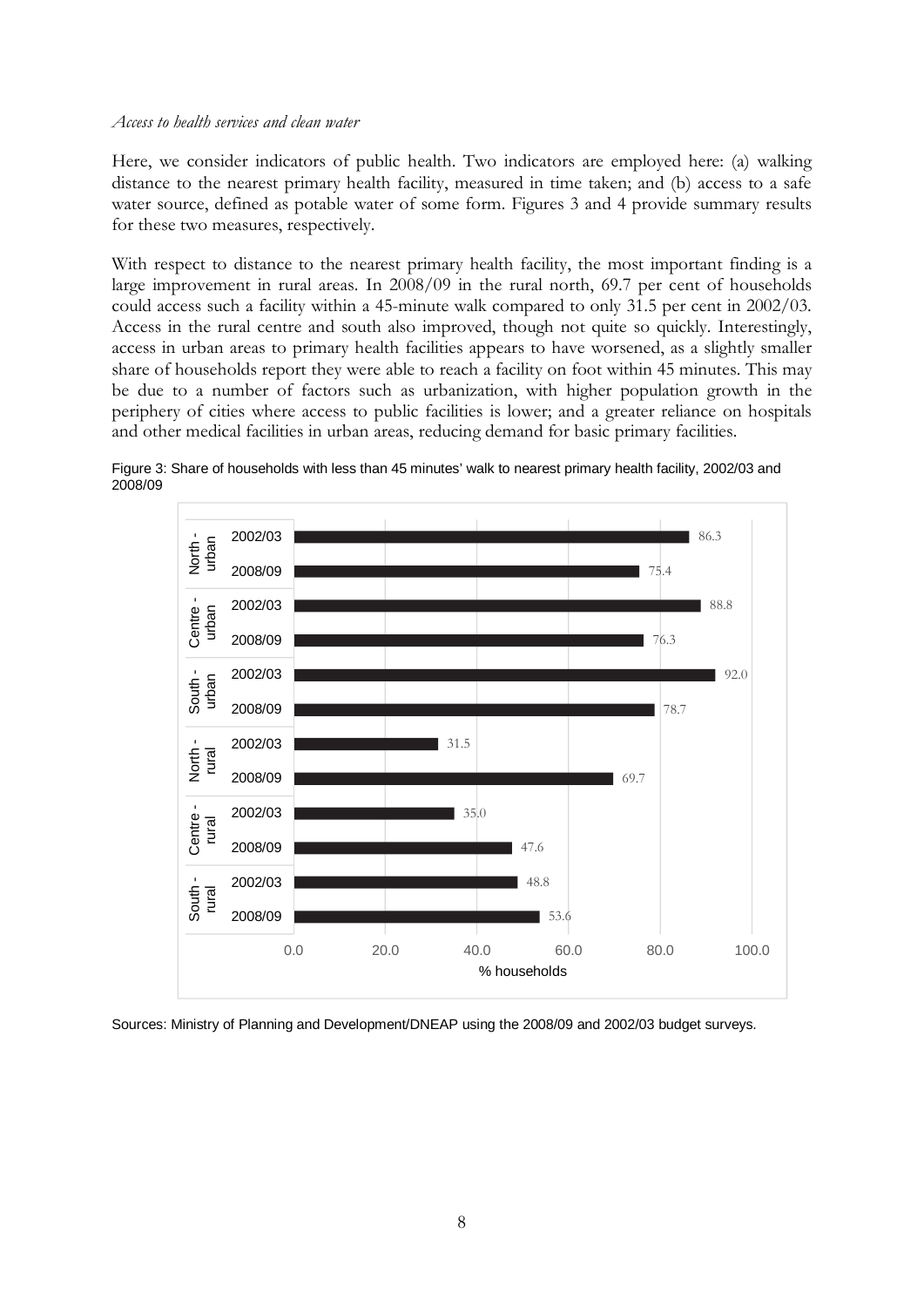

Figure 4: Share of households with access to a safe water source, 2002/03 and 2008/09

Source: Ministry of Planning and Development/DNEAP using the 2008/09 and 2002/03 budget surveys.

Evidence concerning access to safe water is probably the least impressive of the non-monetary indicators. As Figure 4 shows, the only unambiguous increase in access to safe water occurred in the urban south, where access was already relatively good. In 2008/09, less than one-third of all households in the rural centre and rural north of the country had access to a safe water source.

#### *Anthropometric measures of well-being*

This sub-section examines the well-being of the population from the point of view of the nutritional status of children under five years old. The risks and implications of poor nutrition are particularly critical for young children, as nutritional deficiencies can exert a strong influence on their subsequent growth and development. Assessing the nutritional status of children is a first step in fighting against malnutrition and is an important broad indicator of well-being. In addition to the 2008/09 household survey, a number of previous studies provide useful information about the nutritional status of children. These include: (a) the 1996/97 household budget survey (IAF96), which included a survey of anthropometric data; (b) the 2003 Demographic and Health Survey (DHS03); and (c) the 2008 Multiple Indicator Cluster Survey (MICS08). In general, these studies indicate that the prevalence of malnutrition in Mozambique decreased slowly over time; yet remains high in absolute terms. These trends are illustrated in Figure 5.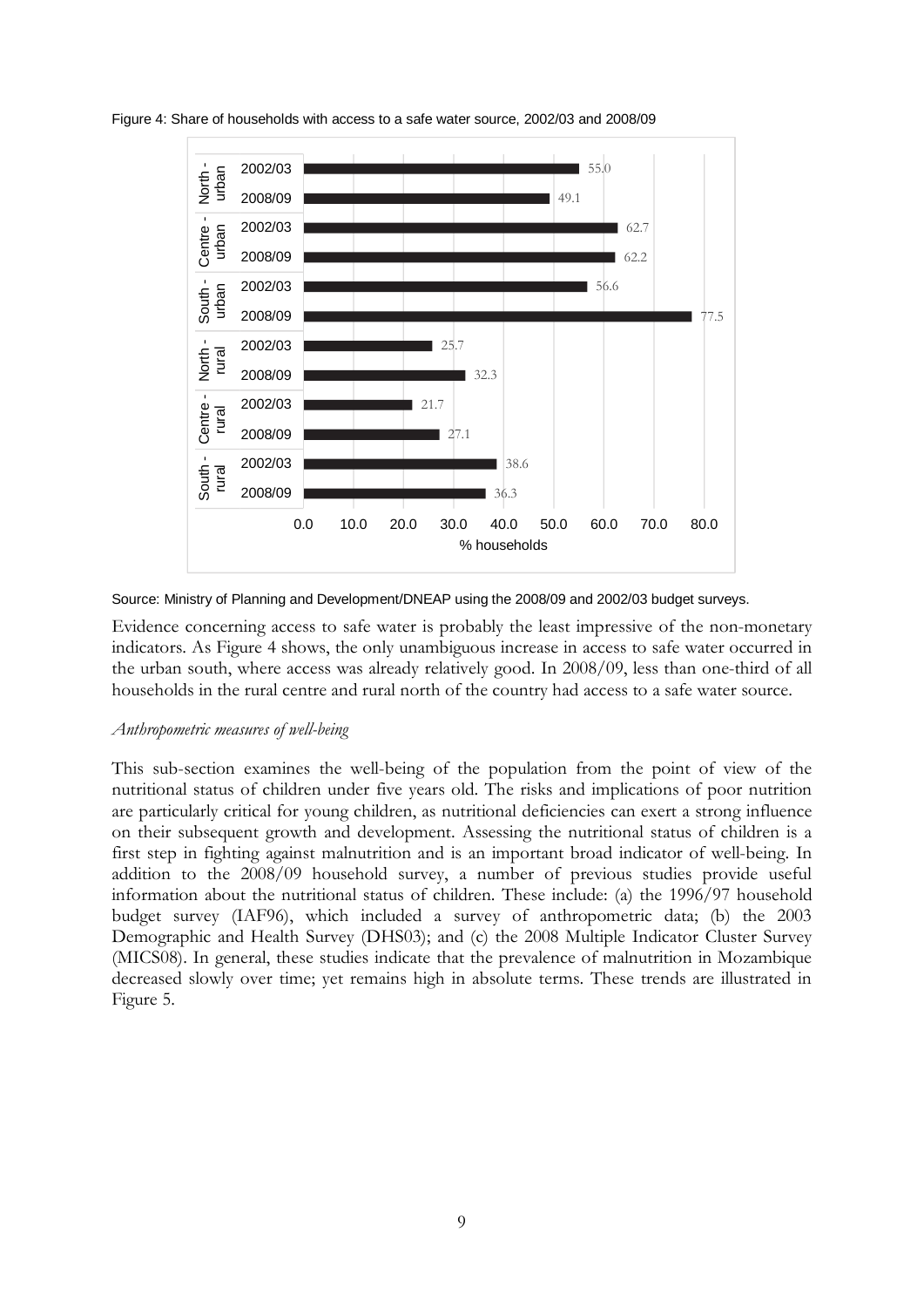

Figure 5: Trends in malnutrition across surveys, % infants (1996/97 – 2008/09)

Source: Ministry of Planning and Development/DNEAP (2010) using data from the 1996/97 and 2008/09 budget surveys as well as 2003 Demographic and Health Survey (National Institute of Statistics 2005) and the 2008 Mixed Indicators Cluster Survey (MICS) (National Institute of Statistics 2009).

The jump in malnutrition between the MICS08 and the IOF08 is notable even though portions of the two surveys were in the field contemporaneously. The increase might be indicative of a generally less well-off sample selected in IOF2008/09, which might help explain the stagnation in consumption poverty rates discussed above. To test this, we consider only households surveyed during the same period of 2008 (the MICS was conducted between September and November 2008 while IOF ran from September 2008 to August 2009). The results are shown in Figure 6. It indicates much smaller differences between the national averages for the three indicators. While the full sample stunting rate for IOF08 is 46.4, the rate for the comparable sample period is 44.7. If the September to November 2008 malnutrition indicators from IOF08 are lower than the full sample average, this implies that the December 2008 to August 2009 malnutrition indicators must be higher than the full sample average.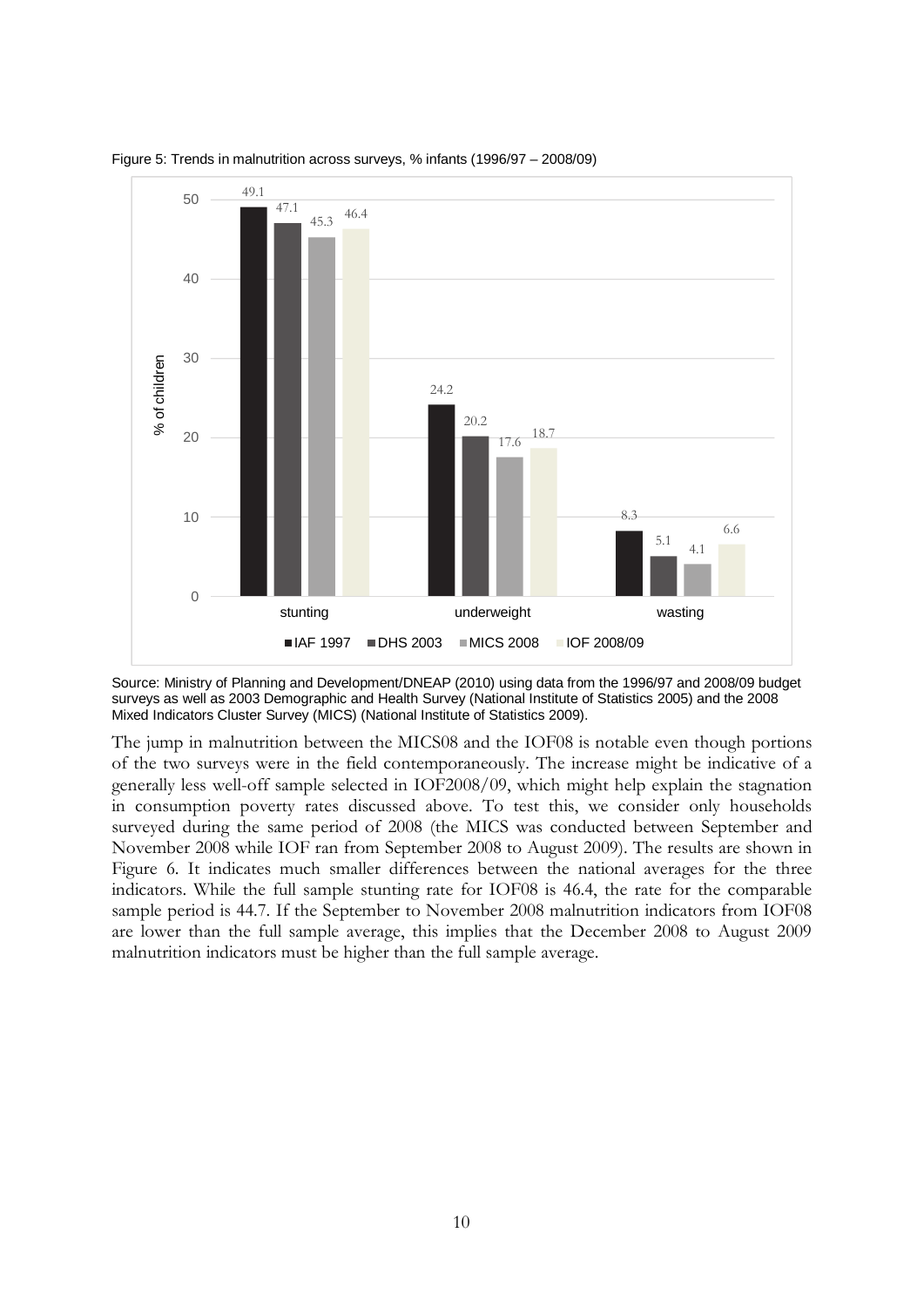

Figure 6: Comparison of malnutrition in IOF08 and MICS08 for survey overlap period, % infants

Source: Ministry of Planning and Development/DNEAP (2010) using data from the 2008/09 budget survey and the 2008 Mixed Indicators Cluster Survey (National Institute of Statistics 2009).

#### **3 Macroeconomic consistency**

#### **3.1 Basic accounts**

A principal concern is whether the story that emerges with respect to trends in consumption poverty can be squared with other macroeconomic variables. As discussed, the official statistics point to economic growth and a steady distribution of consumption in combination with no poverty reduction. The fundamental issues can be considered using two basic macroeconomic accounting identities.

$$
C + I + G + X - M = GDP \tag{1}
$$

$$
Abs = C + I + G = GDP + M - X \tag{2}
$$

The standard GDP identity using an expenditure optic shown in equation (1) can be reformulated to illustrate the definition of absorption. This is the broadest-based measure of economic welfare in the economy. Thinking in real terms, the identity in Equation (2) states that real use of goods and services (Abs=absorption) divides itself into three components: consumption  $(C)$ , investment  $(I)$ , and government  $(G)$ . The sum represents total usage of goods and services in the economy, which must equal the amounts available. Goods and services are produced domestically (GDP) and imported (M). Exports (X) are subtracted from this total.

From Equation (2), one can identify a series of possible reasons why the poverty, growth, and inequality triangle of Bourguignon (2004) might not hold for Mozambique based on published data. They include: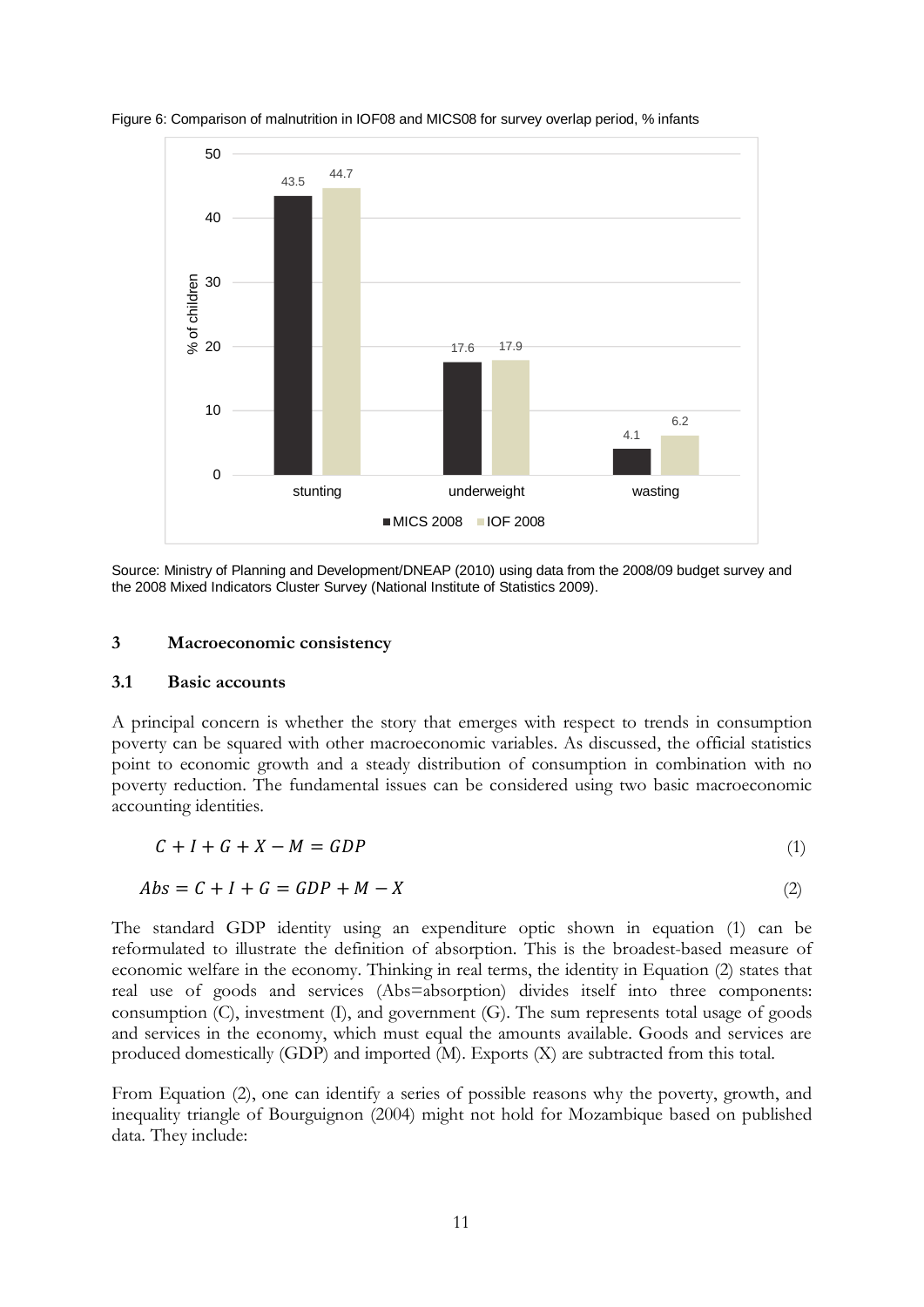- (a) GDP growth is not as rapid as stated in national accounts. There are actually fewer goods to distribute.
- (b) GDP growth is not translating proportionally across the components of absorption. So, consumption, government, and investment are growing at different rates. Rapid GDP growth might be translating into even more rapid growth in investment and government and consequently less growth in consumption.
- (c) The real trade-balance shifts such that the volume of imports declines relative to the volume of exports. A decline in the terms of trade would have this effect.
- (d) The inequality estimates are incorrect. The distribution of consumption is in fact worsening.
- (e) The poverty estimates are incorrect. There should be more poverty reduction than the estimates suggest.

# **3.2 Consumption poverty headcount estimates**

Let us begin with the last of the possible explanations—the consumption poverty rate estimates should be lower in 2008/09 and/or higher in 2002/03. A great deal of effort has been expended in examining the relevant consumption data in order to corroborate (or not) the official estimates cited above. As illustrated by Alfani et al. (2012), it is possible to employ a method for estimating poverty that generates a decline in poverty over the 2002/03 to 2008/09 period. However, the fundamental result of a rapid decline in poverty rates between 1996/97 and 2002/03 and then a substantial slowdown in the 2002/03 to 2008/09 period remains. In addition, the regional pattern of the slowdown, particularly measured increases in poverty rates in rural provinces in the centre of the country, are present in all analyses conducted to date. We now turn to the remaining four possibilities listed above to consider whether those factors alone can explain the observed stagnation in poverty rates over the more recent 2002/03 to 2008/09 period.

# **3.3 GDP growth**

Issues with GDP growth calculations begin with agriculture. Before going to growth, it is important to highlight the importance of agricultural production for the well-being of the majority of Mozambican households. According to the 2008/09 budget survey, 70 per cent of households are located in rural areas and virtually all of these (96 per cent) are engaged in agriculture in some way, with the vast majority of these pointing to agriculture as their principal livelihood. As shown in Jones and Tarp (2013), agriculture represents the principal occupation of a plurality of *urban* households. Additionally, consumption of food accounts for two-thirds or more of total consumption of poor households. These figures are essentially unchanged compared to 2002/03 and suggest a strong relationship between trends in agriculture and aggregate trends in poverty reduction.

On this basis, the series of Agricultural Surveys (*Trabalhos de Inquérito Agricola*, TIAs) provides an important complement to the household budget surveys (Ministry of Agriculture/DE 2010). Official estimates from the series of TIAs have been published by the Ministry of Agriculture. The TIAs are based on outcomes as reported by large, representative samples of households. As such, they represent the most consistent and rigorous database of production by agricultural households over time. Full TIAs were conducted in 1996, 2002, 2005, and 2008. They attempt to estimate total household income for the production year. Limited TIAs, which focus on agricultural production, were conducted focusing on the harvests of 2003, 2006, and 2007.

For the period 2002 to 2008, four main findings from the TIAs can be highlighted. First, the TIAs confirm the continued importance of agriculture for households' well-being. From 2002 to 2008 the number of small- and medium-sized farms grew by 19 per cent, consistent with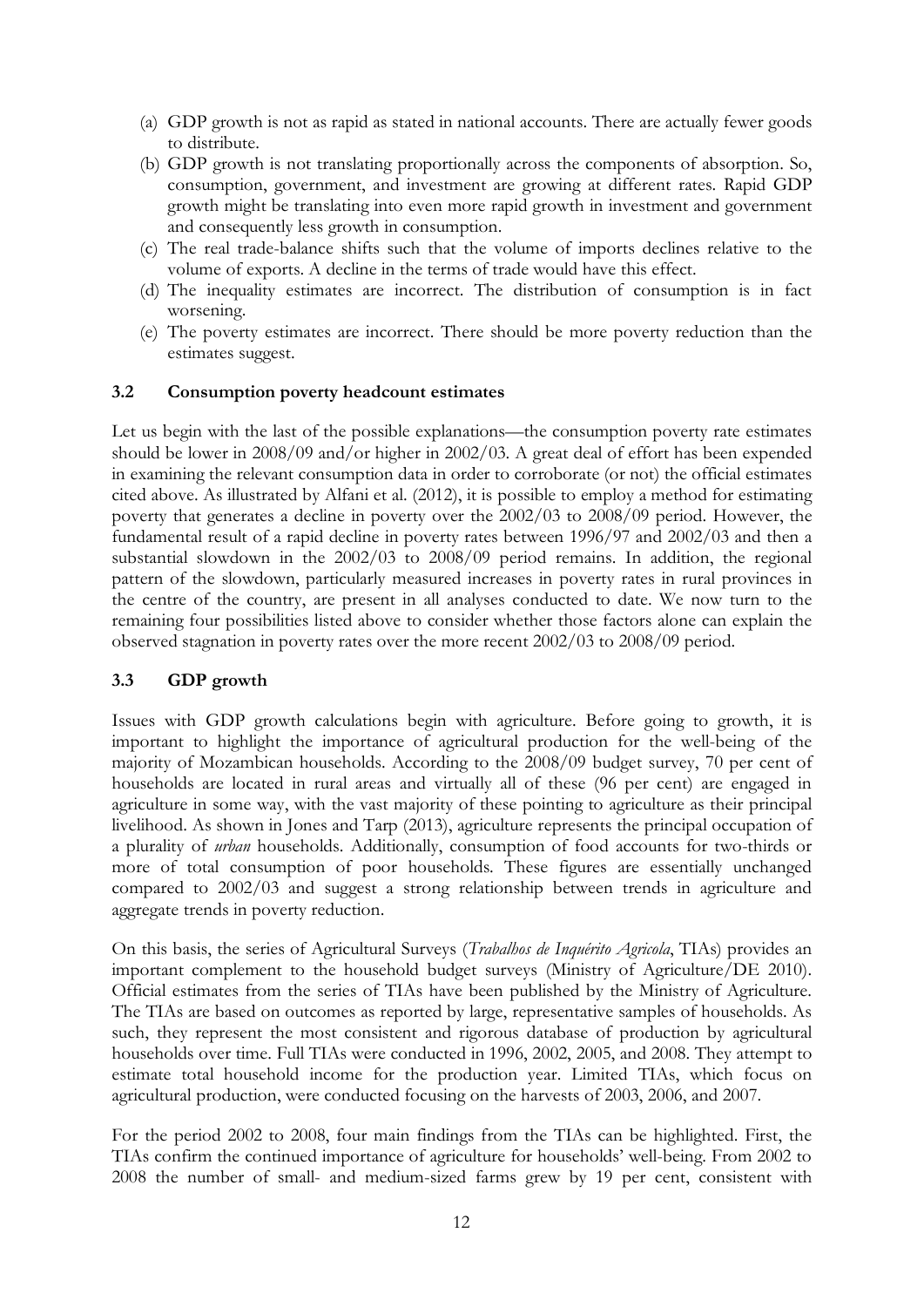population growth, and the area under cultivation grew by 34 per cent. Importantly, however, the vast majority of farms are small—the *average* size is around 1.5 hectares, with many farms operating on one hectare or less. Second, all indicators concerning access to and use of productivity-enhancing inputs, such as pesticides and fertilizers, are at very low levels and show no unambiguously positive trends. From 2002 to 2008 the share of farming households receiving extension information declined from 13.5 per cent to 8.3 per cent. Similarly, use of pesticides fell from 6.8 per cent to 3.8 per cent. The point estimate for the share of farms using chemical fertilizer rose slightly from 3.8 per cent in 2002 to 4.1 per cent in 2008. Only about one in 35 farm households received credit of any sort (Ministry of Planning and Development/DNEAP 2010) with no discernible trend over the period. In short, all productivity indicators were at best stuck at very low levels over the period with some showing negative trends.

Third, consistent with stagnation in technology trends, agricultural production shows only weak growth on aggregate. Per capita production of all the principal staple crops (for example, maize, sorghum, cassava, rice) was lower in 2008 compared to 2002 (Ministry of Planning and Development/DNEAP 2010). Table 4 provides aggregated figures for staple food crop production, calculated using caloric values of the individual crops as weights.<sup>4</sup> These caloric values remain constant over time and can be used to derive a total production index. When calculated on a per capita basis, the total calorie value of staple crop production has been at best stagnant and possibly falling. For example, total calorie availability per person per day was 2000 calories in 2008 compared to 2135 in 2002 (based on national agricultural production alone). These mild declines in per capita staple food production are highly consistent with the national picture of stagnant rural poverty over the same period.

|                                     |       |       |       |       |       |       |         | Change Coeff. of        |
|-------------------------------------|-------|-------|-------|-------|-------|-------|---------|-------------------------|
| Aggregate measures (using calories) | 2002  | 2003  | 2005  | 2006  | 2007  |       |         | 2008 2008-'02 variation |
| Total production index              | 100.0 | 124.2 | 111.3 | 140.9 | 128.6 | 113.8 | 13.8    | 12.1                    |
| Productivity (kcal/ha)              | 2.307 | 2.643 | 1.935 | 2.424 | 2.189 | 1.961 | $-15.0$ | 12.2                    |
| Calories per person/day             | 2.135 | 2.583 | 2.103 | 2,717 | 2.422 | 2.000 | -6.3    | 12.5                    |

Table 4: Aggregate production trends for food crops

-

Source: Ministry of Planning and Development/DNEAP (2010).

An additional point is one of production volatility. The last column of Table 4 reports the coefficient of variation, which is the standard deviation of the annual row values divided by their mean. It indicates the expected change per year as a percentage of the average value. Total calorie availability (per person/day) can be expected to vary by 12 per cent from one year to the next. Production volatility is much larger at the regional level given that differential regional performances offset each other to some extent, leading to smoother national trends. Large variability in agricultural production is an indicator (among many) of the high level of vulnerability of rural populations.

Despite these repeated findings from the TIA surveys and despite the massive weight of the family sector and food in overall agricultural production, national accounts estimated growth in agricultural value added (agricultural GDP at factor cost) at 7.9 per cent per annum from 2003 to 2009. Outside observers can be excused for falling into massive confusion over this statistical disconnect. Table 5 provides some insights into the issues by illustrating comparisons of maize production statistics between TIAs, which have recently been the official source for agricultural

<sup>&</sup>lt;sup>4</sup> The caloric values are the same as those used in the household survey analysis and are based on internationally recognized benchmarks.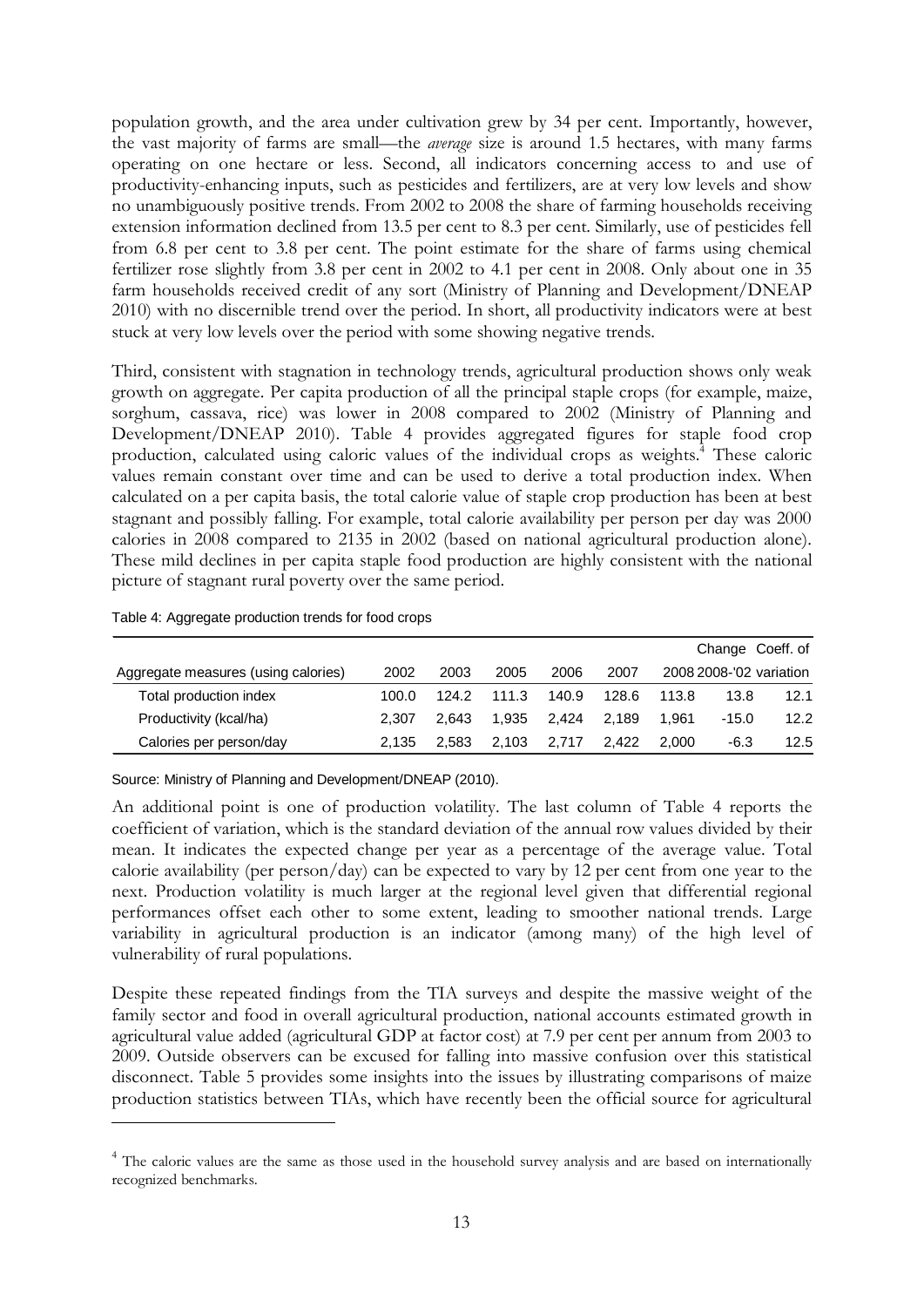production data as published in the *Statistical Yearbook* and an international data site, in this case FAOStat.

In a nutshell, up until about 2008, official agricultural statistics relied upon data obtained from the food security unit located within the Ministry of Agriculture. This unit was set up in the immediate post-war period and essentially employed rapid appraisal-type techniques to estimate agricultural production. These data became the official source of data for agriculture by force of the fact that there was no alternative. From 1996, these data coexisted with data from the TIAs for the years when the TIAs went into the field. From about 2002, reasonably regular TIA surveys began to take place. In 2005, production data from the TIA showed a widescale drought. This finding diverged massively from the estimations of the food security unit, which found a normal year and continuation of rapid agricultural growth. A careful examination of these competing data sources in general and the 2005 crop year in particular by Kiregyera et al. (2008) shone a harsh light on the then official data source. The food security unit had completely missed a massive drought, and the TIA was highlighted as a far more reliable data source for production statistics.

Following the publication of the Kiregyera et al. (2008) report, the National Institute of Statistics switched the official source of agricultural statistics to the TIA. As shown in the table, FAOStat applies the TIA data from 2002 to 2006. Curiously, FAOStat then reverts to another source (presumably the food security unit data) in 2007 and 2008. It is then unencumbered by any TIA data in 2009, 2010, and 2011. In 2012, it reverts back to exactly the data published in the *Statistical Yearbook*, the source for official data, before diverging from the official source once again in 2013.

|      | <b>TIA/AE</b> | FAOStat | % Difference |
|------|---------------|---------|--------------|
| 2002 | 1,115         | 1,115   | 0.0%         |
| 2003 | 1,181         | 1179    | $-0.2%$      |
| 2004 | NA.           | 1060    |              |
| 2005 | 942           | 942     | 0.1%         |
| 2006 | 1,396         | 1418    | 1.6%         |
| 2007 | 1,134         | 1582    | 39.5%        |
| 2008 | 1,214         | 1676    | 38.1%        |
| 2009 | NA.           | 1612    |              |
| 2010 | NA.           | 2090    |              |
| 2011 | NA.           | 2179    |              |
| 2012 | 1177          | 1177    | 0.0%         |
| 2013 | 1207          | 1631    | 35.1%        |

#### Table 5: Total maize production by data source (thousands of tonnes)

Source: Ministry of Agriculture/DE (2010), National Institute of Statistics (2014, 2013, and 2012), and Food and Agriculture Organization (2015).

Two observations are pertinent here. First, many of the salient elements in the FAOStat series derive from movement between data sources. The production collapse from 2011 to 2012 is particularly striking. Second, and more relevant to the point in focus here, national accounts have been almost impossibly trapped with respect to estimating growth and value added in agriculture. The survey-based data are, even in positive circumstances, deeply inconvenient to use as they arrive well after the regular planning cycle for government. The national accounts department is obliged to provide GDP estimates for the cycle; hence, they are forced to use the more timely food security unit estimates. Worse, survey-based estimations of agricultural production do not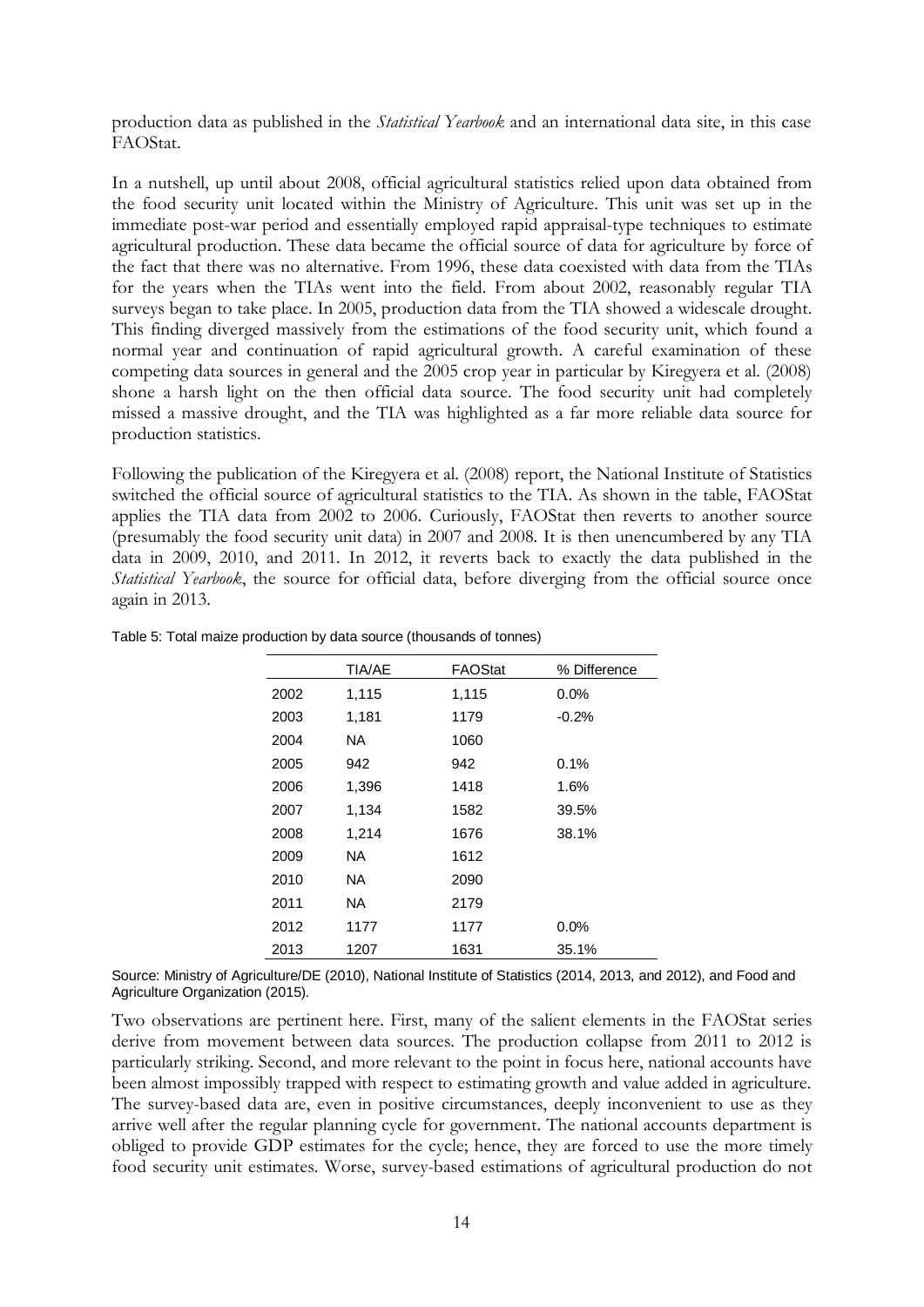happen every year. The 2012 *Statistical Yearbook* provides maize production figures for 2008 (a number slightly greater than the one in Table 5) and for 2012 (exactly the number in Table 5). The years in between are pointedly blank (National Institute of Statistics 2013). So, just at the time that the official data source for production of major crops switched to a survey-based instrument, that instrument ceased to produce data for three years running.

Faced with this situation, national accounts have not yet moved from the old data series—which looks similar to FAOStat in trends—to the new official agricultural production series, which is vastly more credible. Note that, with FAOStat, maize production grows by 50 per cent from 2002 to 2008, or 7 per cent per year. With the more credible survey-based estimates, production of maize—the most important staple food in the country—is basically flat, which implies a mild decline on a per capita basis. As agriculture represents around 20 per cent of GDP, significantly slower growth in agriculture implies slower growth in overall GDP.

# **3.4 Components of absorption**

This brings us to point 'b' in our list. A large reduction in the estimated growth rate of agriculture has strong implications for exactly one component of absorption, consumption (C). Increases in agricultural production are not likely to be absorbed by the government or investment accounts. Hence, reductions in the estimated rate of agricultural growth imply reductions in consumption (assuming the trade statistics are left alone, which is sensible).

# **3.5 Terms of trade**

Point 'c' is also relatively straightforward. Over the period 2002/03 to 2008/09, a great deal was happening in international commodity markets as shown in Figure 7. World food prices spiked significantly in real terms, with the peak attained in mid-2008. During the 2008/09 survey period, world food prices declined to levels significantly below their peaks of mid-2008, but still well above levels registered in 2002 and 2003. In addition, fuel prices rose almost continuously from 2002 to a peak in mid-2008 that was nearly five times the average level observed in 2002/03. Like food, oil prices declined in the second half of 2008 and remained at levels well above those observed in 2002/03. Hence, the observed decline in per capita production of food crops in 2008 occurred essentially simultaneously with a very strong spike in international food prices. Increases in fuel prices raised the costs of: delivering food to Mozambique (even after the international food price had been paid); distributing imports within the country; and distributing whatever surplus domestic agricultural production that might have existed.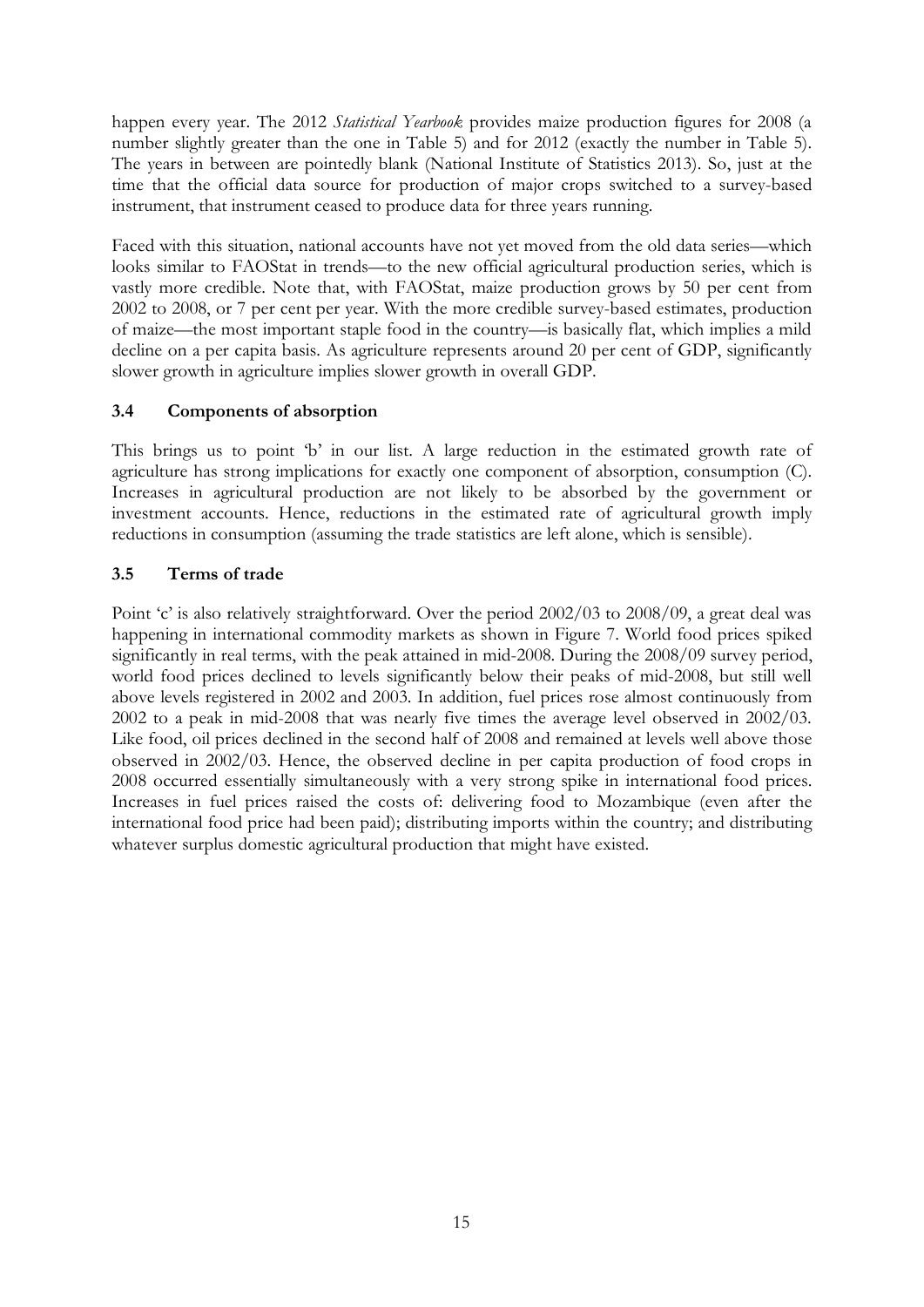Figure 7: International real price indices



Source: International Monetary Fund (2011) and Council of Economic Advisers (2010).

All five of the items shown in Figure 7 are significant import items for Mozambique, with fuel particularly prominent in the import basket. As Mozambique did not enjoy similar price increases for its exports, its terms of trade declined nearly continuously over the 2002/03 to 2008/09 period. For a given level of foreign finance, Mozambique was forced to export more in order to import the same volume of goods (particularly fuels and food).

# **3.6 Inequality**

Finally, with respect to point 'd', inequality, properly measured, appears to have increased as well. In most poverty assessments (including those conducted for Mozambique), inequality is calculated on the basis of nominal consumption or consumption adjusted by a spatial price index in order to take spatial variation in price levels into account. The spatial adjustment typically reduces inequality as it is normally less expensive to attain a minimum standard of food consumption and housing in rural areas. Hence, the typically more limited nominal consumption expenditures in rural areas have more real purchasing power per currency unit compared with urban zones. While accounting for spatial differences, the measures employed implicitly assume constant relative prices across the income distribution.

When this constant relative price assumption does not hold, inequality can be affected. As stated by Muellbauer (1974: 32), if 'the prices of "luxuries" and "necessities" move differently, then different groups are differently affected'. In Mozambique as in other poor countries, lowerincome consumers dedicate about half their overall budget to basic or core food products. Nonfoods account for about one-third of expenditure. The remaining budget share, about 15 per cent, is allocated to a catch-all food category—non-core foods—which include processed foods and other more expensive items that would not be considered as core sources of calories or other nutrients.

At the upper end of the consumption scale, consumption patterns differ. Upper-income consumers purchase a much lower share of basic foods, a much higher share of non-core foods, and a much higher share of non-foods (Arndt et al. 2014). If the relative prices for goods in these categories shift, there are potential implications for real consumption inequality.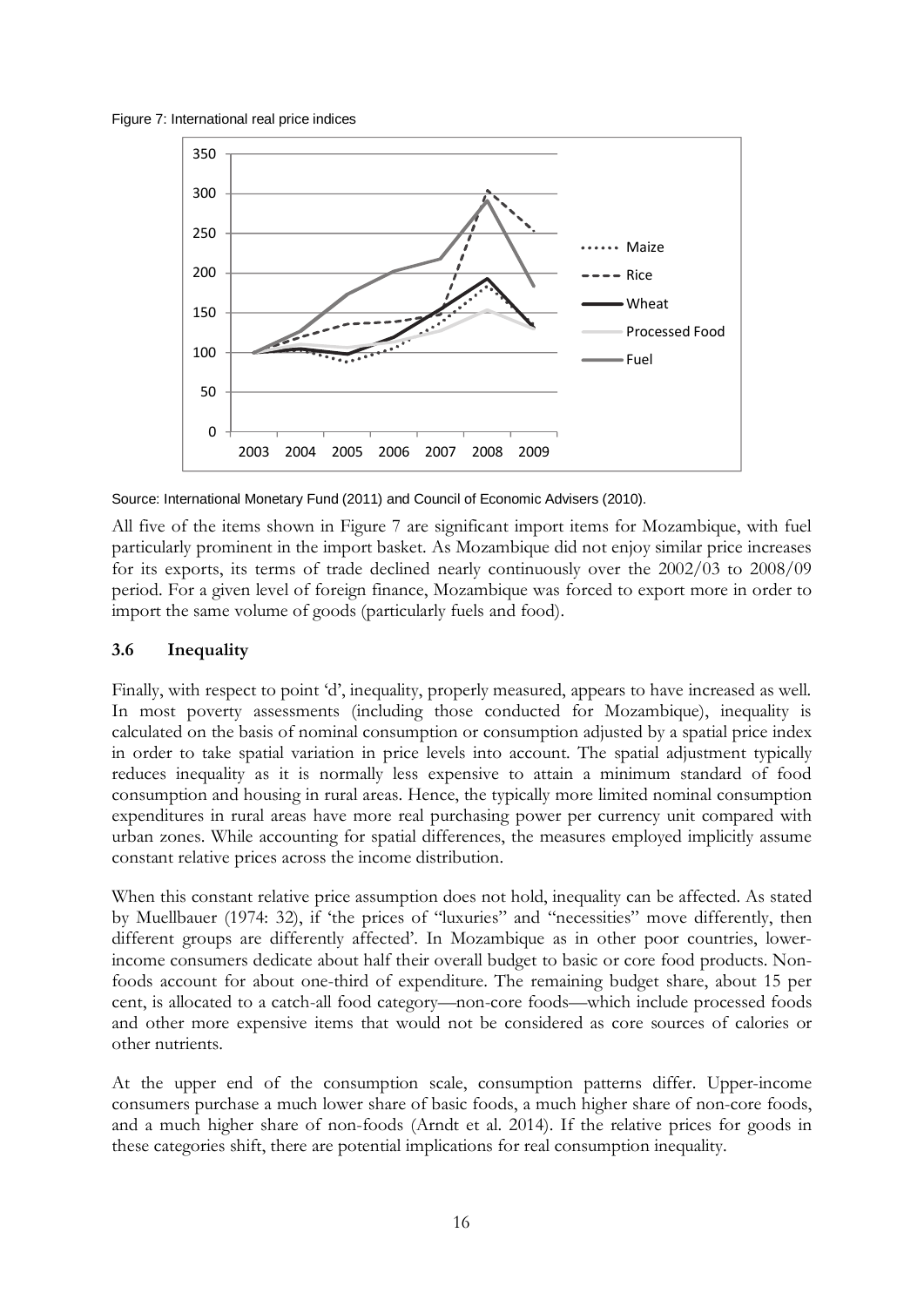Figure 8 illustrates the trajectory of sub-components of the consumer price index (CPI) for Mozambique divided between core foods, non-core foods, and non-foods over the period 2004 to 2009. The figure shows that, coincident with the world price spike of 2007 and 2008, the price of foods had risen substantially relative to the price of non-foods. For Mozambique, the CPI data are limited to three major urban zones. Arndt et al. (2014) extend the analysis (to the extent possible) to rural zones and to the full time frame between 2002/03 and 2008/09 using the price data available for the household budget survey combined with existing CPI data. They find even greater separation than shown in Figure 8. Specifically, prices of core food, non-core foods, and non-food rise 2.34, 1.92, and 1.51 times, respectively from 2002/03 to 2008/09.

Arndt et al. (2014) use these three price indices combined with consumption share information for the three categories of expenditure for each household in the consumption surveys to construct a household-specific price index. The resulting household-specific price indices, averaged per percentile of nominal consumption, are shown in Figure 9. The figure shows that the cost of living increased substantially more for lower-income consumers (who consume more basic foods) than for upper-income consumers (who consume more non-food). When this household-specific deflator is used to deflate nominal consumption in 2008/09, measured inequality increases by about 2.5 Gini points from 2002/03 to 2008/09. This inequality increase holds whether or not one deflates nominal consumption to account for spatial differences in the cost of living.





Source: Authors' calculations.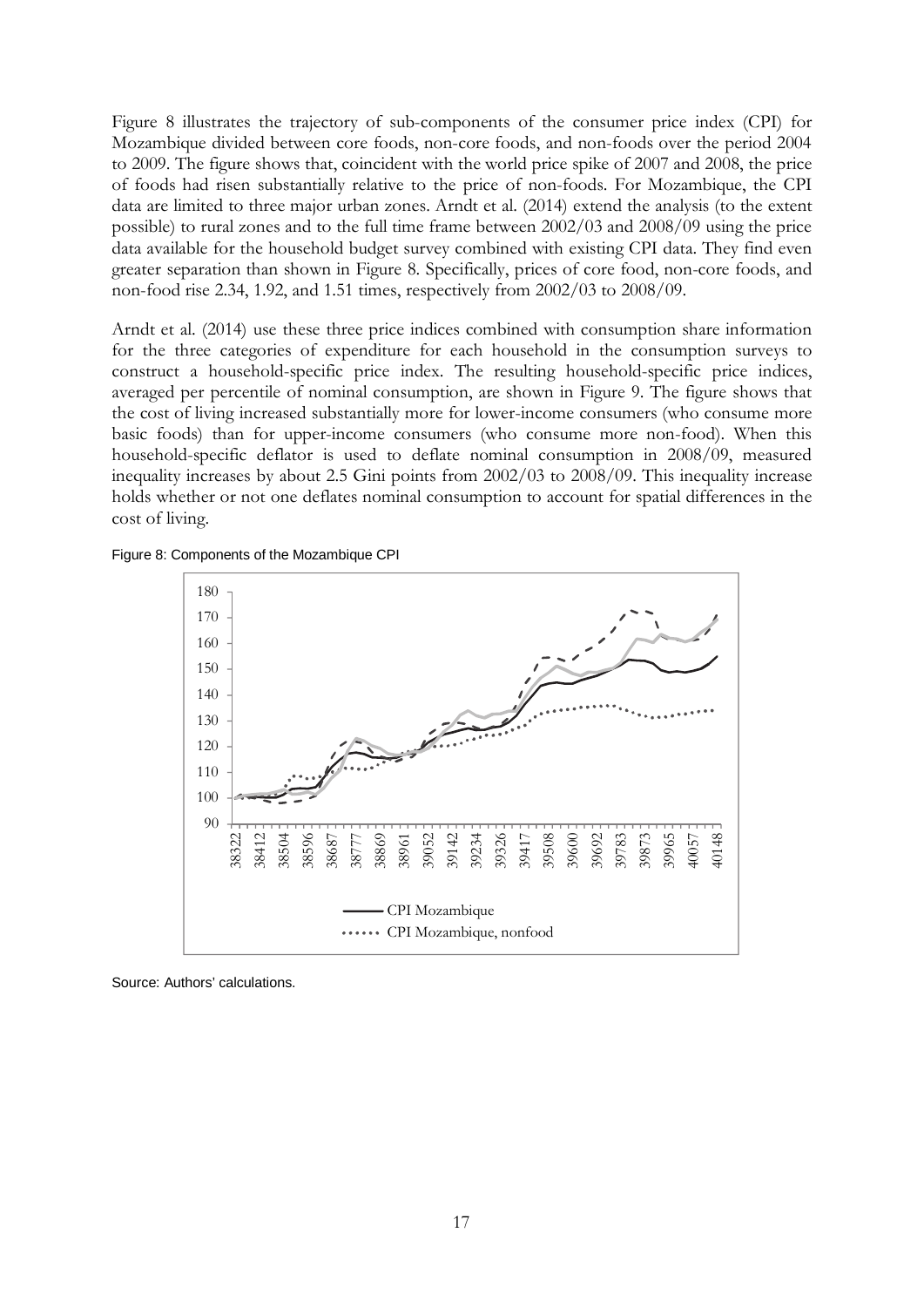

Figure 9: Percentile-specific price indices by percentiles of nominal per capita consumption

Note: Percentile-specific price indices were obtained computing the median of household-specific price indices (HPIs) for each percentile of nominal per capita consumption. The 1st and 100th percentiles are excluded from the figure. The HPI takes a value of 100 in 2002/03.

Source: Authors' calculations.

-

#### **3.7 Formal assessment of macroeconomic factors**

While all the factors listed above are likely to increase poverty in Mozambique, it is not clear which factors are the most important or whether they combine to result in stagnant poverty rates. To assess this, Arndt et al. (2012) used a dynamic economy-wide model of the Mozambican economy linked to a poverty module. They begin with a baseline scenario, labelled 2003 Baseline, and present a projection of economic growth and poverty rates in 2008/09 using assumptions that would have reasonably pertained had the projection been made in early 2004. Hence, they use standard assumptions for growth in the labour force (near the population growth rate), an optimistic projection of agricultural productivity growth, and constant world prices for imports and exports.

They then present five successive scenarios labelled: Education, Agriculture, Food, Fuel, and Weather. The scenarios are cumulative with each new scenario adding a particular set of changes to the earlier one. The changes bring the projection in line with what actually happened over the period. The Education scenario relates to the increased tendency for children to remain in school. As a result, the labour force as a whole grew at about 0.4 per cent per annum. This is significantly less than the rate of population growth and the assumed rate of growth of the labour force in the baseline scenario (both of which are about 2.5 per cent per annum).<sup>5</sup> Agricultural productivity growth was in fact close to zero (Agriculture scenario). As noted above, world prices diverged dramatically. This is divided between two scenarios, Food and Fuel, corresponding to their respective price increases. The final scenario, Weather, incorporates

<sup>&</sup>lt;sup>5</sup> The composition of the labour force does shift towards more skilled labour.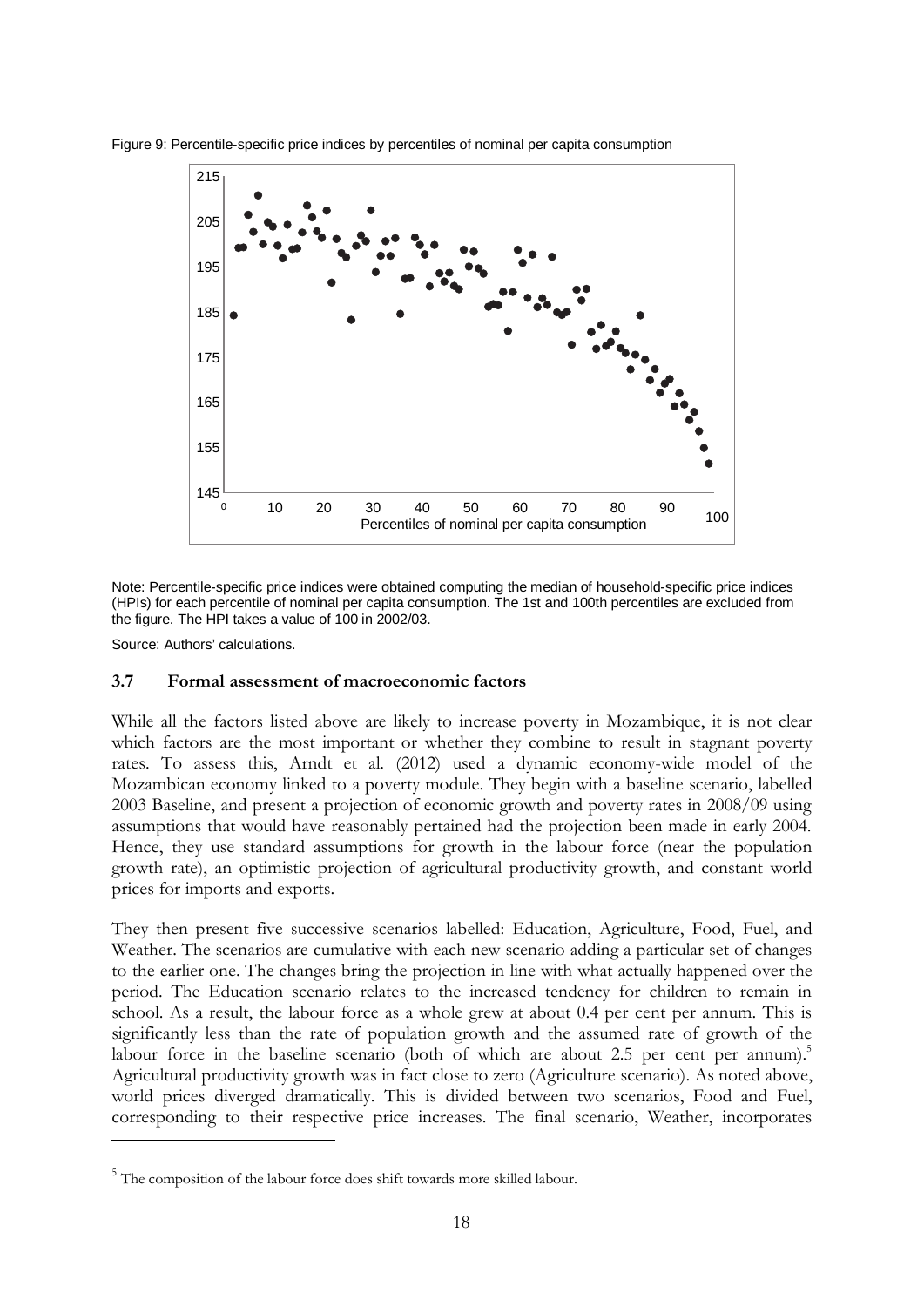shocks to agricultural production related to weather, and represents the total cumulative effect of all changes from the 2003 Baseline.

We begin with macroeconomic outcomes from this final weather scenario. Table 6 illustrates the growth in the components of GDP from both a production and an expenditure perspective by sector between 2003 and 2009 as (i) published in national accounts and (ii) projected by the dynamic computable general equilibrium (CGE) model for the final cumulative scenario Weather. The table also illustrates the shares of each sector in value added as well as expenditure shares in 2003. Sectors are divided between the broad categories of agriculture, industry, and services.

We note that, for industry and services, actual growth in value added is reasonably close to the growth in value added projected by the CGE model; however, the projected rate of growth of agriculture is substantially lower than the rate estimated by national accounts. Consequently, overall GDP growth differs between the estimations of national accounts (7.6 per cent per annum) and the projections of the model (6.5 per cent per annum). About 90 per cent of the difference in the overall GDP growth rate is due to the difference in the growth rate of agriculture, particularly food crops, which represented more than two-thirds of agricultural value added in 2003.

Even with this correction to the estimated overall GDP growth rate, per capita GDP is still estimated to have grown by about 4 per cent per annum (6.5 per cent GDP growth rate minus about 2.5 per cent annual population growth rate) over the period 2003 to 2009. However, the rate of private consumption growth is lower than GDP growth in both the model and in national accounts. Real consumption is growing in the model at about 4.5 per cent per annum in total or about 2 per cent per annum per capita. Hence, returning to our list of factors that might cause measured poverty to stagnate despite real GDP growth, we have accounted for the first two factors 'a' and 'b'. Do these two factors, combined with terms of trade effects, result in stagnant poverty?

The answer is 'yes'. Table 7 compares poverty rates derived from the 2008/09 survey with projected poverty rates using the economy-wide model. Before comparing the rates, it is helpful to note that the CGE model is annual while the household survey spans 2008 and 2009. To deal with this issue, we assume that the first semester of the survey corresponds to the model year 2008 while the second semester of the survey corresponds to the model year 2009. When comparing the full 2008/09 survey with the model results, we take the simple average of results for 2008 and 2009.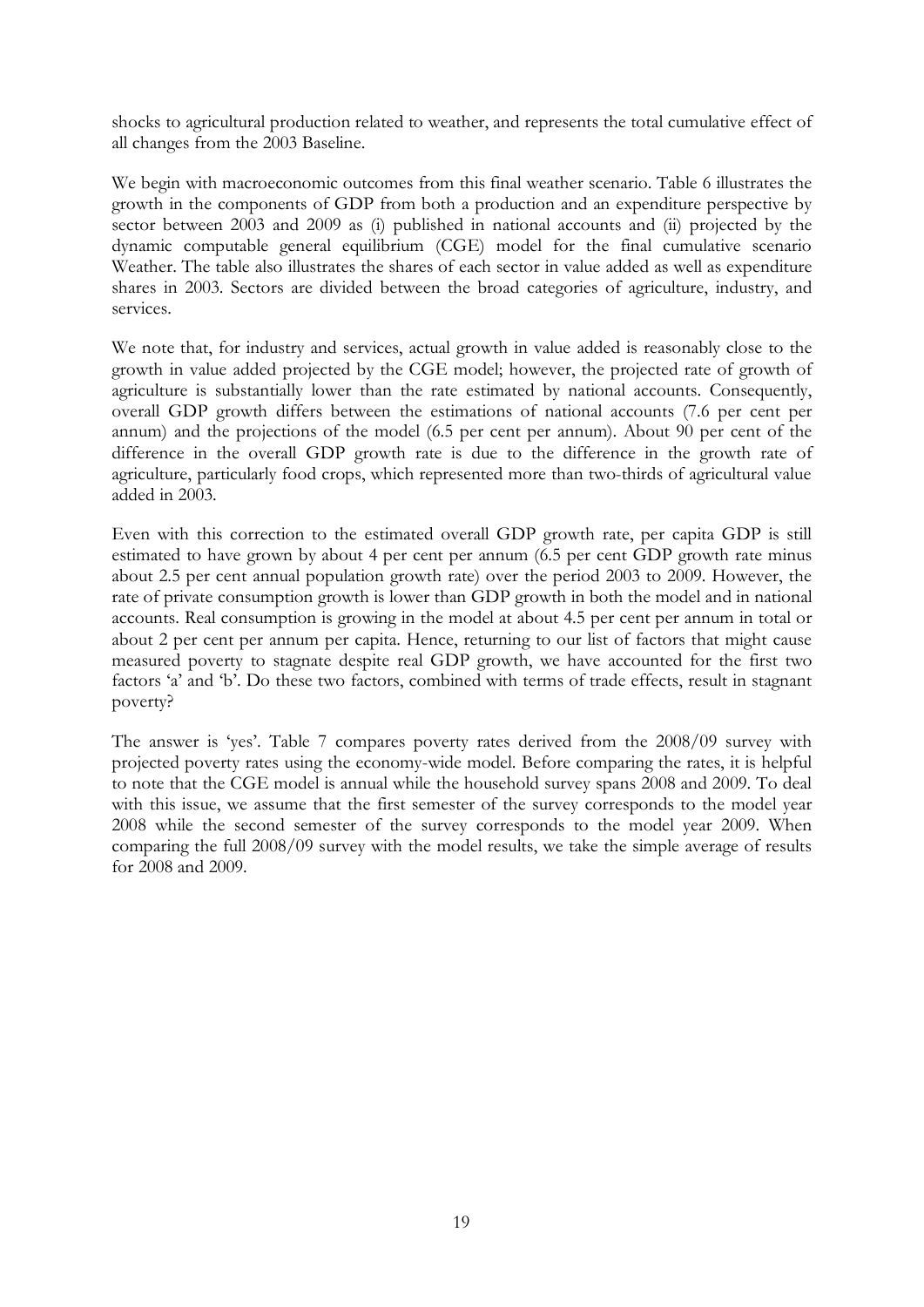|                   | National   |          |       |  |  |
|-------------------|------------|----------|-------|--|--|
|                   | 2003 Share | Accounts | Model |  |  |
| GDP               | 100        | 7.6      | 6.5   |  |  |
| Production optic  |            |          |       |  |  |
| Agriculture       | 26         | 7.9      | 3.4   |  |  |
| Industry          | 23         | 6.3      | 7.8   |  |  |
| Services          | 51         | 8.3      | 7.4   |  |  |
| Expenditure optic |            |          |       |  |  |
| Consumption       | 89         | 5.9      | 4.5   |  |  |
| Investment        | 22         | 4.5      | 5.8   |  |  |
| Government        | 13         | 7.7      | 8.5   |  |  |
| Exports           | 26         | 11.0     | 10.2  |  |  |
| Imports           | $-50$      | 4.7      | 5.2   |  |  |

Table 6: Growth in components of GDP 2003/2009 for national accounts and for model

Source: Arndt et al. (2012). Reproduced under Creative Commons license terms.

#### Table 7: Actual and projected poverty rates

|            | National |       | Rural  |       | Urban  |       |
|------------|----------|-------|--------|-------|--------|-------|
|            | Actual   | Model | Actual | Model | Actual | Model |
| Aggregate  | 54.7     | 54.3  | 56.6   | 55.3  | 49.6   | 52.3  |
| Semester 1 | 57.3     | 57.4  | 60.1   | 57.8  | 50.5   | 56.5  |
| Semester 2 | 52.3     | 51.3  | 53.8   | 52.8  | 48.6   | 48.0  |

Source: Arndt et al. (2012). Reproduced under Creative Commons license terms.

The model results are strikingly close to the estimates from the survey. At the national level and for the full survey period, the 2008/09 budget survey estimates 54.7 per cent of the population consumes below the poverty line. The corresponding model estimate is 54.3 per cent of the population. The model results are also very close to IOF estimated rates in rural zones both for the full survey period and by semester. The only rates that do not lie very close to one another between the model projection (based on the 2002/03 survey and the CGE model) and the 2008/09 survey are the first semester in urban zones. The difference between these two rates is about six percentage points. Overall, the 2008/09 survey results appear to be fully consistent with the evolution of macroeconomic variables.

A significant advantage of economy-wide models is that they allow the analyst to decompose complex phenomena, such as the evolution of poverty rates through time, in order to provide insights into the driving forces behind results. So far, we have considered only results from the final scenario, Weather, which includes all of the effects discussed in the preceding sub-section. Figure 10 shows the evolution of poverty rates through time for each of the scenarios: 2003 Baseline, Education, Agriculture, Food, Fuel, and Weather. Recall that the scenarios are cumulative. Hence, the scenario Agriculture differs from the 2003 Baseline both in terms of rates of productivity growth in agriculture and the rate of growth of the labour force by skill class.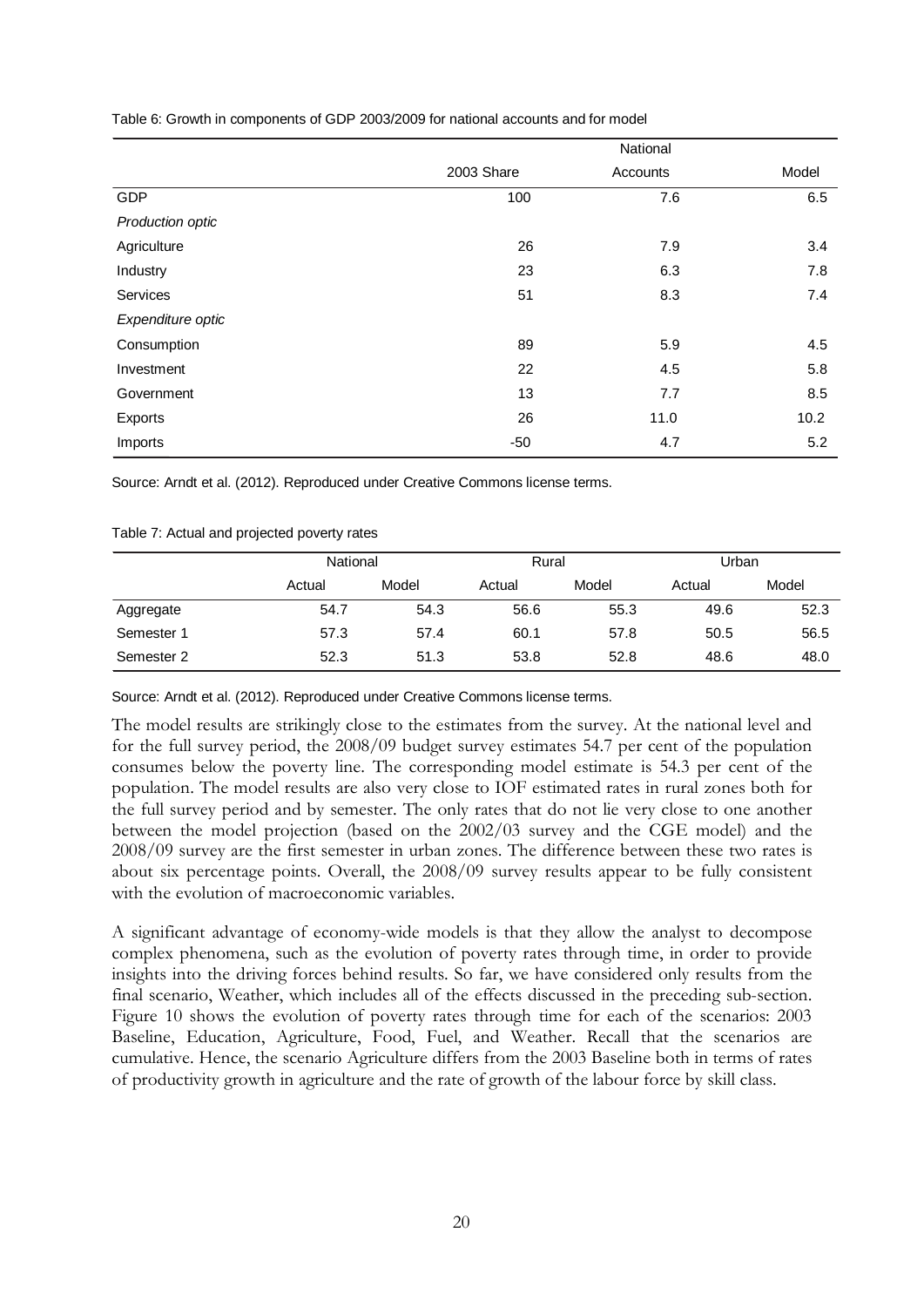Figure 10: Evolution of poverty rates by scenario



Notes: Base is the Baseline 2003. Education applies observed labour force growth rates. Agriculture applies low productivity growth rates. Food applies world price shifts in food products to exports and imports. Fuel applies world price shifts in fuels and related products (plastics and fertilizers). Weather applies shocks to agricultural production related to weather events.

Source: Arndt et al. (2012). Reproduced under Creative Commons license terms.

A number of useful observations emerge. First, the goal, established in 2004, of a 45 per cent poverty rate by 2009 was reasonable. As discussed above, the 2003 Baseline scenario provides a projection of poverty rates based on information available in 2004. In this scenario, the labour force grows at plausible rates, agricultural productivity growth is relatively rapid, world prices are held constant, and no weather events occur. Under this scenario, a poverty rate of 45.7 per cent is attained in 2009.

The principal factors driving the observed stagnation in poverty are: (i) the combination of low productivity growth in agriculture—particularly food crops—substantial increases in world food prices, and a weather shock in 2008; and (ii) the nearly continuous increase in fuel prices over the 2003/2009 period. In 2008, when fuel prices were at their peak, they contributed the most to the increases in poverty above the 2003 Baseline scenario. In 2009, with the decline in fuel prices but relative firmness of food prices, the combination of low agricultural productivity growth and food price increases contributed the most to the increase in poverty.

The strength of the fuel price effect merits further mention. This effect is consistent with earlier analysis (Arndt et al. 2008). Net imports of fuel and derived products represent a substantial share of total imports—about 18 per cent in 2003. Because fuel use is difficult to economize on, particularly in the short run, fuel price increases imply a need to either increase exports or reduce imports for any given level of foreign exchange availability from external sources. This terms of trade loss amounts to a reduction in the quantity of goods available to the economy.

Changes in fuel prices then influence relative prices throughout the economy. Mozambique is a large dispersed country with relatively low population density. Driven in part by this geography,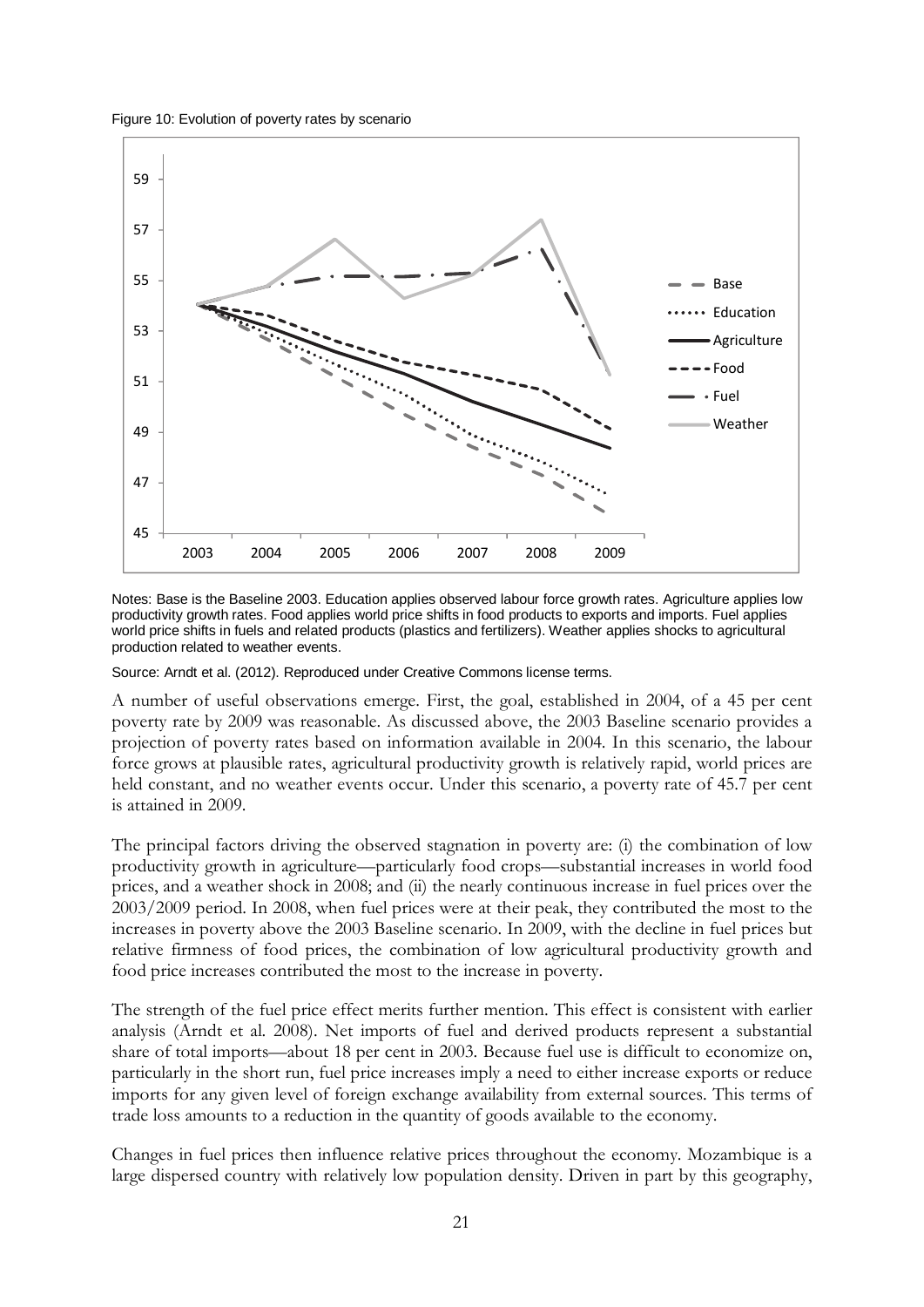the existence of large differences between farm-gate agricultural prices and consumer prices is well established. Transport costs, of which fuel is a substantial component, account for a large share of this difference. Other things being equal, higher fuel prices simultaneously lower farmgate prices and increase consumer prices because they expand the marketing wedge between producers and consumers (Tarp et al. 2002). The costs of distributing imported products especially food, which is bulky and relatively low value—increases. Finally, direct transport costs such as for buses or minibuses, which are often particularly important for urban residents, also tend to rise.

The model can also be used to assess inequality. Because the model contains household groups by income quintile, it will capture (some of) the differential impact of the observed shifts in relative prices across the income distribution. In the model, the Gini coefficient, looking across results for 2008 and 2009, rises to about two points higher than the estimate from 2002/03. This is in the same range as the 2.5 point increase estimated in Arndt et al. (2014).

In summary, a coherent story emerges. At the macroeconomic level, the stagnation observed in absolute poverty rates is consistent with the best available data on agricultural production, corrected GDP growth, and world price shifts.<sup>6</sup>

# **4 Current perspectives**

-

Due to the current absence of sufficient data to conduct a detailed assessment beyond 2009, the best approach is to extrapolate forward on the basis of the trends observed up to 2008/09 and new factors entering the calculus. On this basis, both optimists and pessimists have items to point to. On the positive side, optimists can point to the following:

- While consumption poverty rates did not decline, a number of related welfare measures registered improvement including the quality of the housing stock and ownership of durable goods. While still at very low levels, some accumulation processes are in place in Mozambique.
- Education investments should begin to pay off. As discussed in Section 3, the net effect of retaining children in school (reduction in the labour force where labour force is defined as economically active individuals over 14 years old) outweighed the positive effect of increased levels of human capital over the 2002/03 to 2008/09 period. Over time, the impacts of education should tilt decisively towards benefits from a bettereducated population. This assumes that the education sector is actually conferring skills of value; and available cross-section evidence indicates that, while returns to education have declined somewhat, particularly for low levels of education, they are still firmly positive (Ministry of Planning and Development/DNEAP 2010).
- Other enhancements to human capital are being registered. Child malnutrition remains alarmingly high and is declining at a slow rate; however, it has been declining over time. People should also benefit from improved access to health posts and safe water.
- In contrast to the period leading up to 2008/09, there is a growing sense of at least pockets of rapid growth in small-scale commercial agriculture. Credible national level statistics are scarce; however, Smart and Hanlon (2014), for example, document the

<sup>&</sup>lt;sup>6</sup> Space constraints prevent a complete exposition of how changes in poverty observed by region correlate with other observables; see Ministry of Planning and Development/DNEAP (2010) for such detail.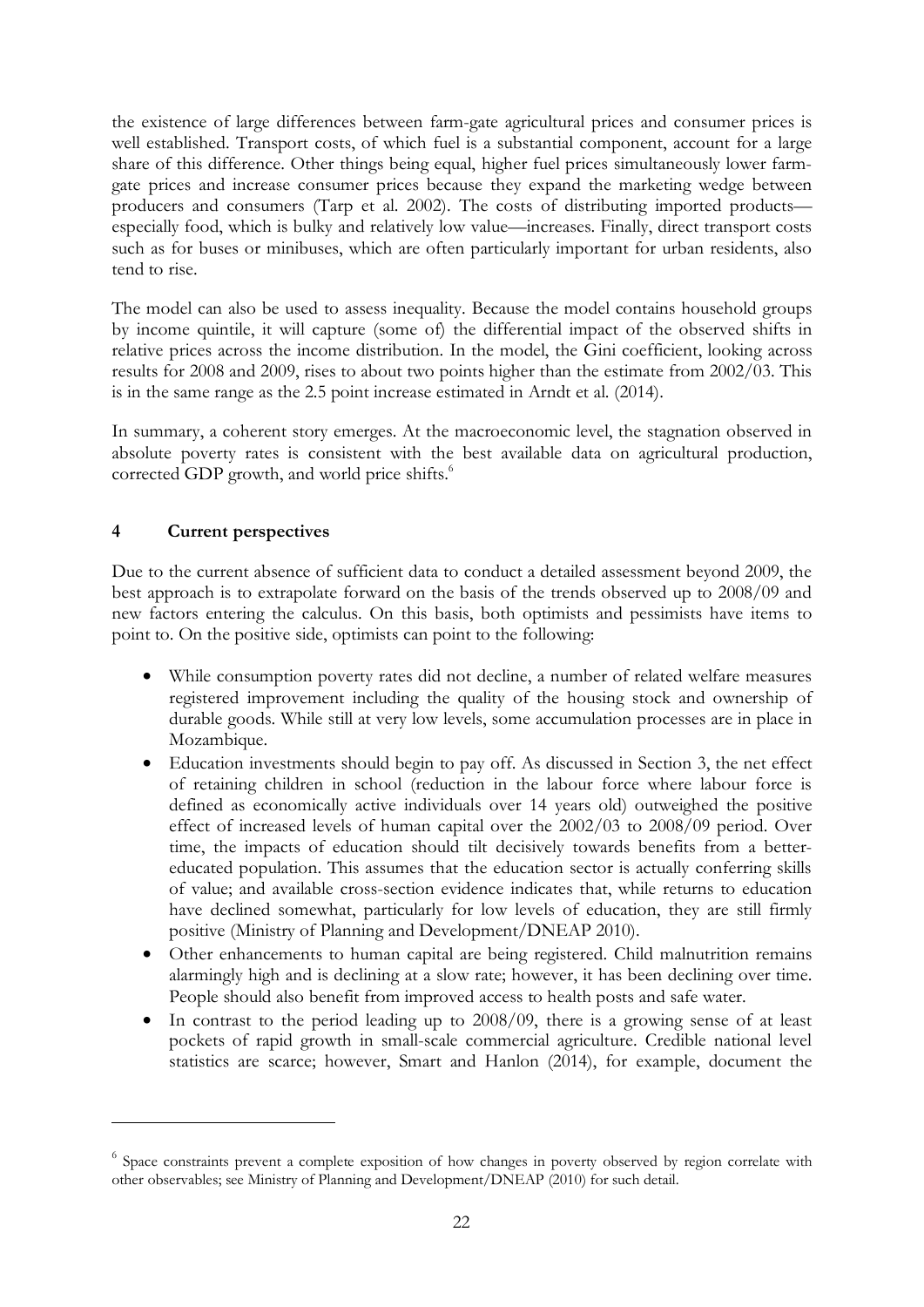emergence of a viable poultry sector value chain with links back to local feedstock producers.

- Importantly, the persistent terms of trade declines experienced over the 2002/03 to 2008/09 period have ceased. Some of these, notably oil prices, have recently reversed themselves.
- As noted in the Introduction, recent major natural resource finds open both new possibilities for growth as well as new risks. As with existing large investments in Mozambique, natural resource exploitation, which is concentrated in coal, natural gas, and hydropower, is expected to be highly capital-intensive in nature with very substantial foreign ownership. Once in operation, a principal linkage to the domestic economy will be government revenue. Substantial and reasonably regular revenues from royalties and income taxes are only likely to kick in ten years or more into the future. However, during the ongoing investment phase, linkages to the domestic economy are clearly visible as natural resource exploitation companies set up operations. This includes extensive investment in rail and port infrastructure.

On the negative side, pessimists can point to the following:

- The survey-based agricultural production data for major food crops remains disconcerting, at least through 2013. And, use of improved technologies by the family sector remains very low.
- Job creation by the enterprise sector has also been disappointing. As a consequence, job opportunities tend to be strongly concentrated in agriculture and services, where productivity is often very low.
- Social fissures remain. In the first half of 2014, the principal opposition party RENAMO, retreated into the bush and actively sought to split the country in two by closing traffic on the main north/south road through military means. Fortunately, an agreement was reached and RENAMO participated in the general elections held in November 2014. Nevertheless, these events can hardly be taken as a positive sign either from the perspective of evaluating recent performance or looking forward.

Overall, and despite poor performance on some key welfare metrics during the 2002 to 2009 period, we conclude that while poverty reduction in Mozambique was temporarily sidelined in the 2000s, development is not fundamentally off-track. Rather, a series of shocks, especially the fuel and food price crisis of 2008, combined with poor underlying productivity growth in the family agricultural sector and a weather shock in 2008 contributed substantially to undermining progress in these key areas. As most of these shocks have ceased or gone into reverse, we expect measured progress in consumption poverty reduction to resume.

At the same time, these shocks also exposed genuine weaknesses in development strategies and programmes as implemented. These weaknesses persist, and it is evident that the new Mozambican government that took office in January of 2015 is faced with many complex challenges. Prominent policy challenges include that poverty remains very high; and future prospects in smallholder agriculture and the informal sector will be of fundamental importance to achieving rapid and sustained poverty reduction.

Looking further ahead, the existing pattern of employment creation indicates that the infrastructure and business environment remain weak and skewed against labour-intensive manufacturing exports and household firms. Meanwhile, Mozambique has to 'run' just to keep up due to the existing demographic dynamics. Nearly half the population is under 15 years of age. How they will be absorbed into the labour market in a productive manner will be critical to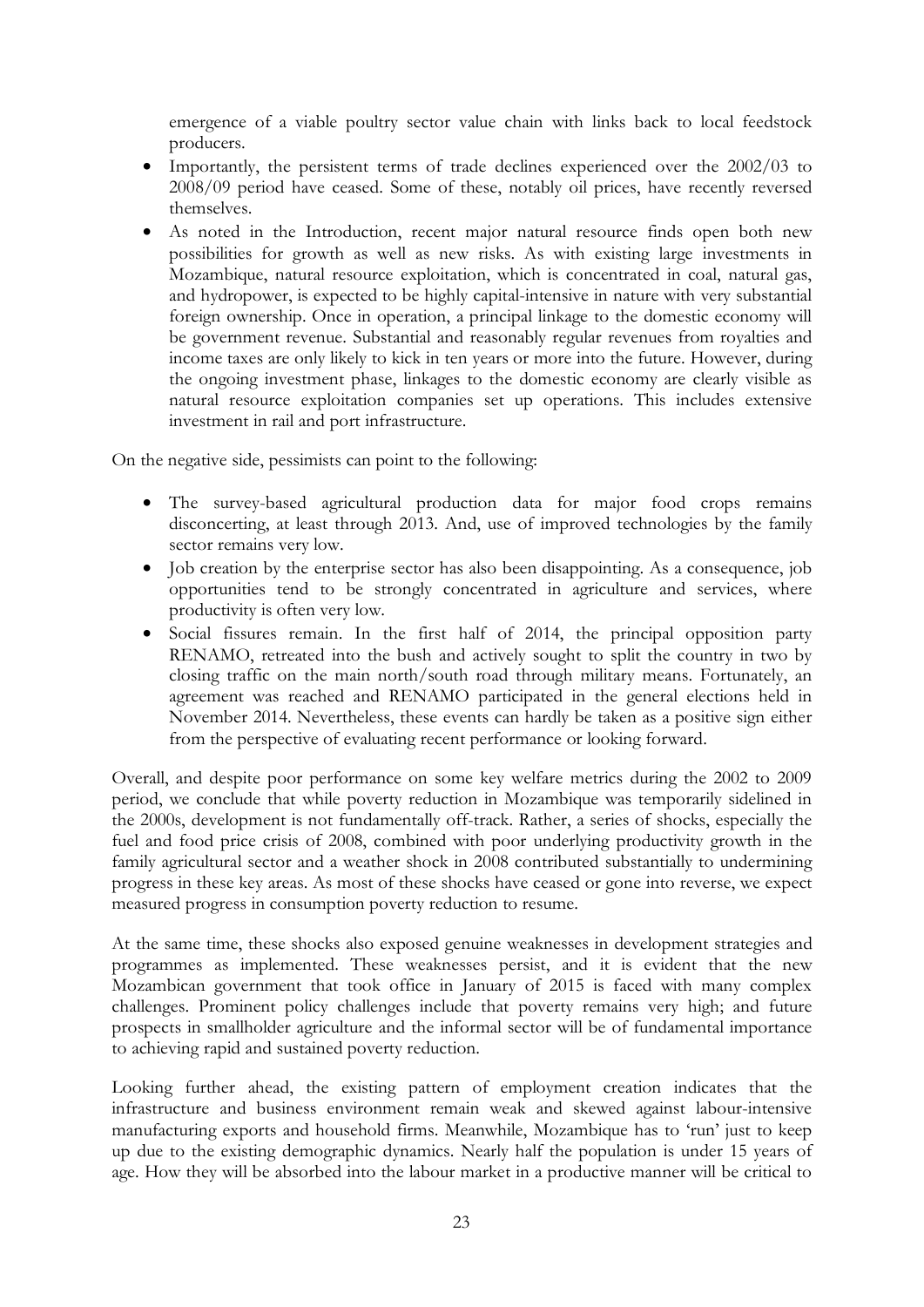the success or failure of the Mozambican socioeconomic transformation process in the years to come. In sum, there is little doubt that Mozambique has the potential to achieve rapid and broad-based economic and social progress. With key reforms and success in maintaining peace and stability, it will.

#### **References**

- Alfani, F., C. Azzarri, M. d'Errico, and V. Molini (2012). 'Poverty in Mozambique: New Evidence from Recent Household Surveys'. World Bank Policy Research Working Paper. Washington, DC: World Bank.
- Arndt, C., M. Azhar Hussain, S. Jones, V. Nhate, F. Tarp, and J. Thurlow (2012). 'Explaining Poverty Evolution: The Case of Mozambique'. *American Journal of Agricultural Economics* 94(4): 854–72.
- Arndt, C., R. Benfica, N. Maximiano, A. Nucifora, and J. Thurlow (2008). 'Higher Fuel and Food Prices: Impacts and Responses for Mozambique'. *Agricultural Economics* 39(1): 497–511.
- Arndt, C., S. Jones, and V. Salvucci (2014). 'When do Relative Prices Matter for Measuring Income Inequality? The Case of Food Prices in Mozambique'. WIDER Working Paper 2014/129. Helsinki: UNU-WIDER.
- Bourguignon, F. (2004). 'The Poverty-Growth-Inequality Triangle'. Indian Council for Research on International Economic Relations. Working Paper 125. New Delhi: Indian Council for Research on International Economic Relations.
- Council of Economic Advisors (2010). *Council of Economic Advisors. Economic Report of the President*. *2009*. Washington, DC: United States Government Printing Office.
- Food and Agriculture Organization (2015). 'Electronic Data from FAOStat'. http://faostat3.fao.org/browse/Q/QC/E (accessed 6 February 2015).
- International Monetary Fund (2011). 'Primary Commodity Prices Database 2010'. Available at: www.imf.org/external/np/res/commod/index.asp (accessed 9 March 2015).
- Jones, S., and F. Tarp (2013). 'Jobs and Welfare in Mozambique'. WIDER Working Paper 2013/045. Helsinki: UNU-WIDER.
- Kiregyera, B., D. Megill, D. Eding, and B. José (2008). 'A Review of the National Agricultural Information System in Mozambique'. Discussion Paper 64E. Maputo: National Directorate for Studies and Policy Analysis, Ministry of Planning and Development.
- Ministry of Agriculture/DE (2010). *Agriculture Statistical Yearbook*. Maputo: Ministry of Agriculture.
- Ministry of Planning and Development/DNEAP (2010) *Poverty and Wellbeing in Mozambique: Third National Poverty Assessment*. Maputo: Ministry of Planning and Development/DNEAP
- Ministry of Planning and Finance/DNPO (1998). *Understanding Poverty and Well-being in Mozambique: The First National Assessment, 1996-97*. Maputo: Ministry of Planning and Finance/DNPO (1998).
- Ministry of Planning and Finance/DNPO (2004). *Poverty and Wellbeing in Mozambique: Second National Poverty Assessment*. Maputo: Ministry of Planning and Finance/DNPO (2004).
- Muellbauer, J. (1974). 'Prices and Inequality: The United Kingdom Experience'. *Economic Journal* 84(333): 32–55.